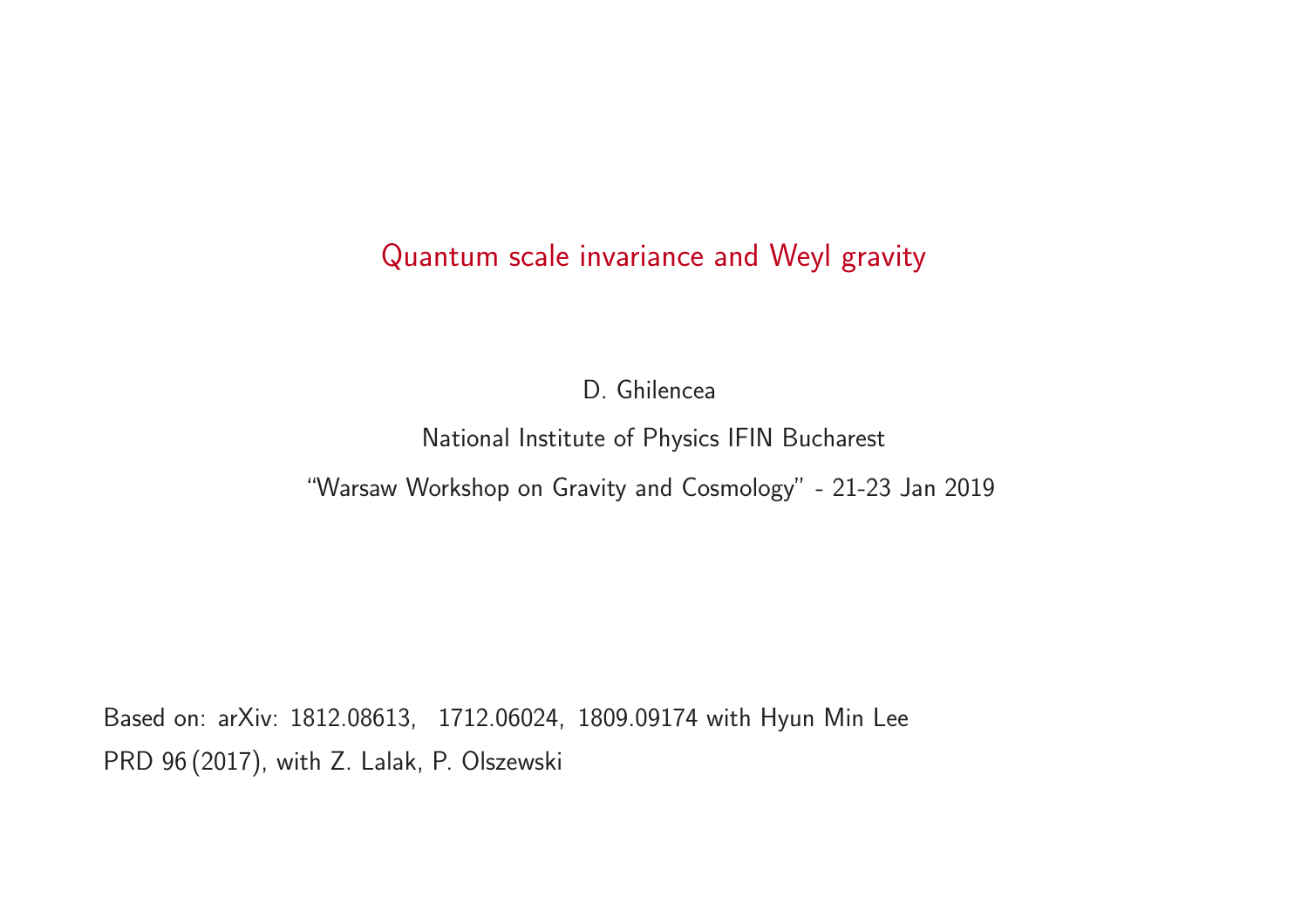### Outline:

- I. Flat space:  $\qquad$  Quantum corrections in scale-invariant regularization  $\lambda \phi^4$  & SM
	- spontaneous breaking  $(SB) \Rightarrow$  flat direction (dilaton)
	- $\rightarrow$  classical hierarchy of: higgs vev  $\ll$  dilaton vev's  $\Rightarrow$  quantum stable?

II. Curved space: –  $M_{\rm Planck}$   $\sim$  dilaton vev  $\Rightarrow$  Weyl gravity/gauge symmetry

- Stueckelberg: dilaton "eaten" by Weyl gauge field  $\omega_\mu~$   $(m_\omega \sim M_{\rm Planck})$
- $\rightarrow$  SB of Weyl quadratic gravity  $\Rightarrow$  Einstein gravity  $+$ massive  $\omega_\mu$
- Weyl geometry  $\Rightarrow$  Riemann geometry (below  $m_\omega$ )
- Adding matter (Higgs) ⇒ EWSB.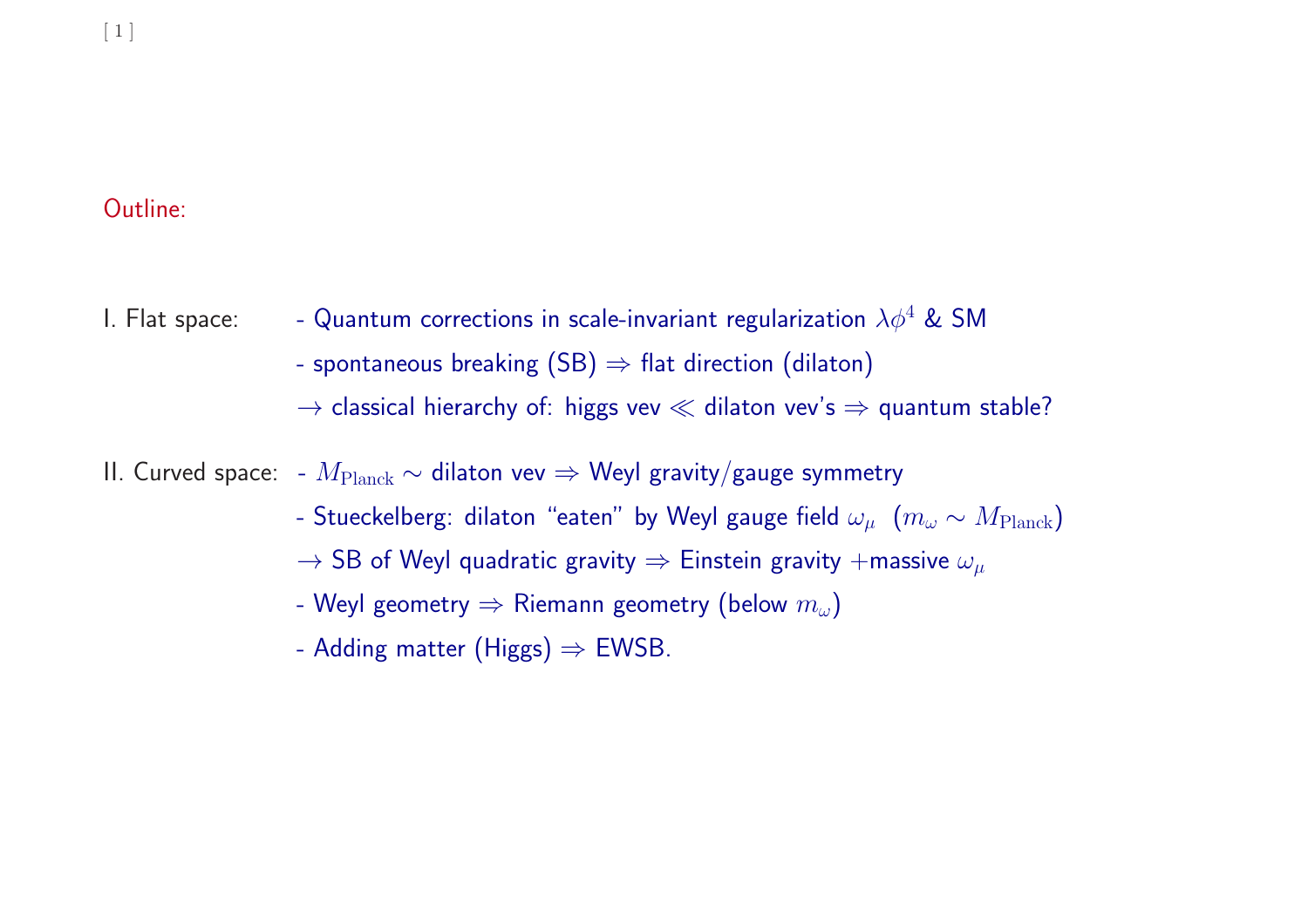[ <sup>2</sup> ]

- "New physics" beyond SM: new symmetry?
- SUSY @ TeV: hierarchy problem [and other problems] solved [in theory....]

- scale invariance (SI);  $-$  SM with  $m_h = 0$  has classical scale invariance.  $[{\sf Barden~1995}]$ 

$$
x \to \rho x
$$
,  $\phi \to \rho^{-1} \phi$ ,  $[\phi] = 1$ , **SI forbids**  $\int d^4x \ m^2 \phi^2 + \cdots$ 

- no dimensionful couplings; All scales from vev's! (including  $M_{\sf Planck}$ !) - Classical SI: models: "Higgs portal":  $\lambda \phi^2 \sigma^2$ . Quantum level?

- Nature: discrete SI: self-similarity across different scales [fractals]

in[2]= Column[Table[Graphics[KochCurve[n]], {n, 1, 3}]] snowflake/Koch curve

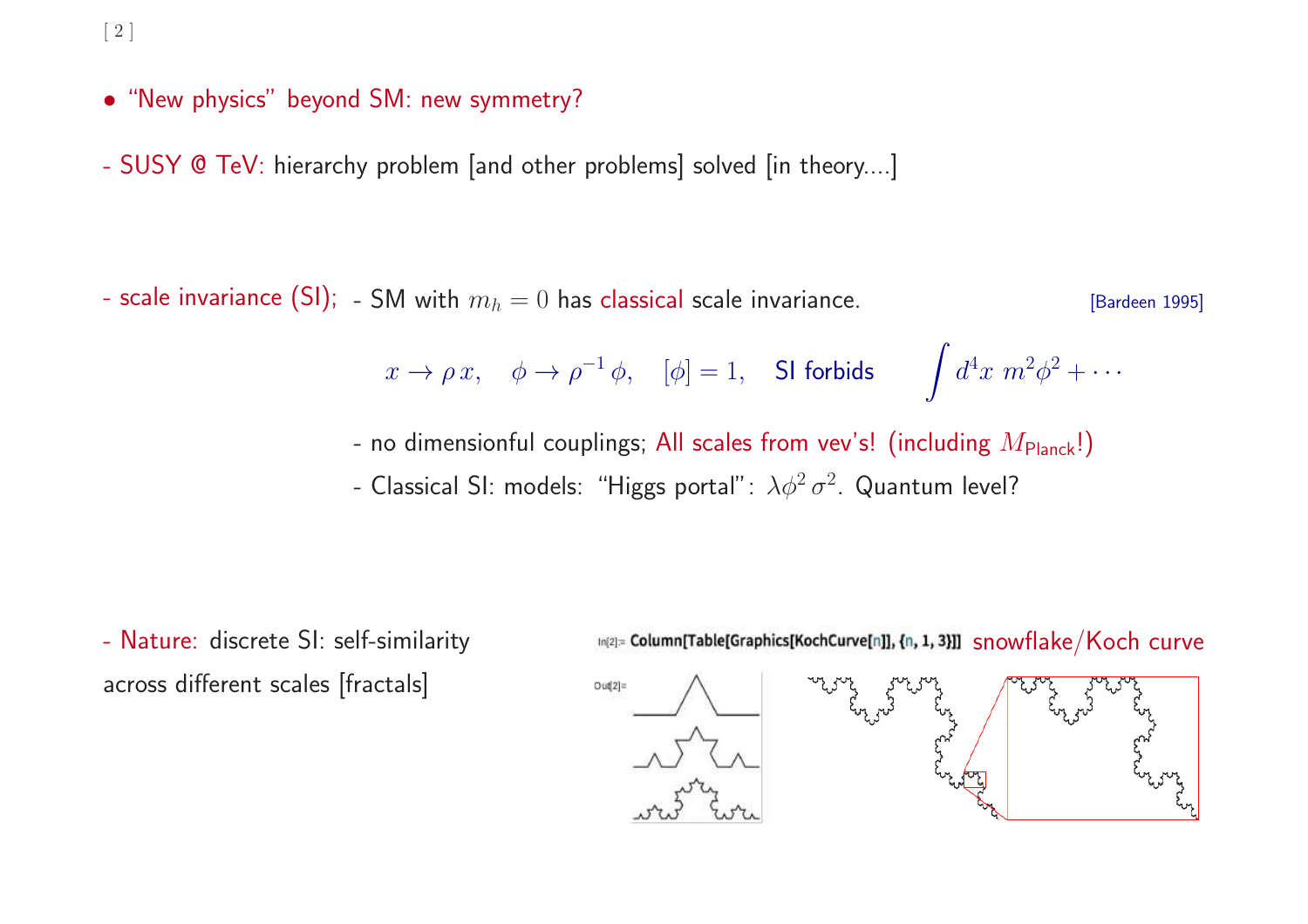[ <sup>3</sup> ]

#### • Scale-invariant regularization (SIR): The state of the state of the state of the Scale-invariant regularization (SIR):

DR:  $d\!=\!4-2\epsilon$  :  $L=\frac{1}{\epsilon}$  $\frac{1}{2}(\partial_{\mu}\phi)^2-\lambda_{\phi}\,\mu^{2\epsilon}\,\phi^4,\qquad$  explicit  $\cancel{\eta}$ l by UV regulators, to avoid.

replace  $\mu \to$ field  $\sigma$ , spontaneous  $\langle \sigma \rangle \neq 0 \Rightarrow$  Goldstone (dilaton):  $\sigma = \langle \sigma \rangle e^{\tau}$ ,  $\tau \to \tau - \ln \rho$ 

[nothing new, recall  $M_{\text{string}}$  moduli dep]

$$
\bullet\,\text{ Action:}\,\,d\!=\!4,\qquad\,S=\int d^4x\,\Big[(\partial_\mu\phi)^2-V(\phi)\Big]+\int d^4y\,L_h(\sigma,\partial\sigma)\\ \text{hidden}
$$

- spectrum extended by  $\sigma!$  potential:  $\lambda_{\sigma}\,\sigma^4$  but Poincaré symmetry demands  $\lambda_{\sigma}=0$  [Fubini 1976] - each sector SI (shift symmetry)  $\to$  enhanced shift symmetry:  $S_h \times S_v \Rightarrow \lambda_m \phi^2 \sigma^2$ :  $\lambda_m$  naturally small [Volkas, Kobakhidze, Foot 2013]

$$
d=4-2\epsilon: \quad \mu=z \,\sigma^{2/(d-2)}, \quad V \to \tilde{V}=\left[z \,\sigma^{2/(d-2)}\right]^{4-d} V(\phi), \qquad (z:\text{dim-less}), \quad \sigma=\langle\sigma\rangle+\tilde{\sigma}
$$

$$
\tilde{V}=\left(z\langle\sigma\rangle^{1/(1-\epsilon)}\right)^{2\epsilon}\left[1+2\,\epsilon\left(\frac{\tilde{\sigma}}{\langle\sigma\rangle}-\frac{\tilde{\sigma}^2}{2\langle\sigma\rangle^2}+\ldots\right)+\epsilon^2\left(\frac{2\tilde{\sigma}}{\langle\sigma\rangle}+\ldots\right)+\mathcal{O}(\epsilon^3)\right] V(\phi),
$$

 $\Rightarrow$  SIR=DR+dilaton with  $\infty$ -many  $\epsilon$ -couplings.  $\langle \sigma \rangle$ :'new physics'. Q: if  $\langle \phi \rangle \ll \langle \sigma \rangle$ : is it quantum stable?  $[\sigma\sigma \to \sigma\sigma$  at 3 loops!  $(\partial_\mu \ln \sigma)^4]$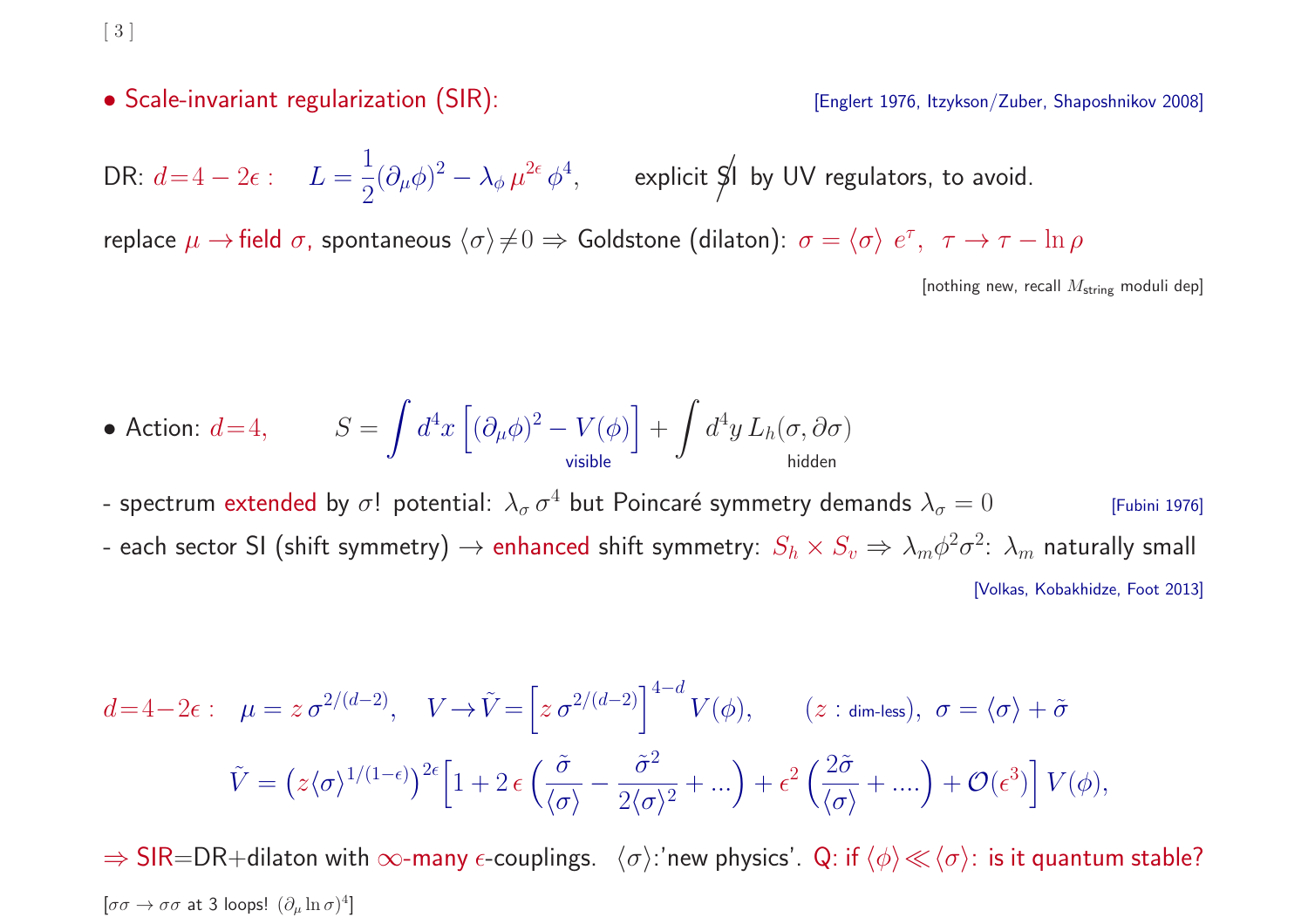$$
\begin{array}{lll}\n\text{(4)}\\
\bullet \text{ One-loop SI potential:} & L = \frac{1}{2} (\partial_{\mu} \phi)^2 + \frac{1}{2} (\partial_{\mu} \sigma)^2 - \overbrace{1}^{\text{IV}} \lambda \phi^4\\
V \to \tilde{V} = z^{2\epsilon} \sigma^{2\epsilon/(1-\epsilon)} V(\phi).\\
V_1 = -\frac{i}{2} \int \frac{d^d p}{(2\pi)^d} \text{ tr } \ln \left[ p^2 - \tilde{V}_{\alpha\beta} + i\varepsilon \right] = \sum_{s=\phi,\sigma} \frac{\tilde{M}_s^4}{4\kappa} \left[ \frac{-1}{\epsilon} + \ln \frac{\tilde{M}_s^2}{c_0} \right] \mu(\sigma)^{2\epsilon},\\
\tilde{M}_{\phi}^4 = M_{\phi}^4 + \epsilon \dots, \quad \tilde{M}_{\sigma}^4 \sim \epsilon^2, \quad \kappa = (4\pi)^2\n\end{array}
$$

One-loop correction: 
$$
U_1 = \frac{V_{\phi\phi}^2}{4\kappa} \left[ \overline{\ln} \frac{V_{\phi\phi}}{(z \sigma)^2} - \frac{1}{2} \right] = \frac{V_{\phi\phi}^2}{4\kappa} \left[ \overline{\ln} \frac{V_{\phi\phi}}{(z \langle \sigma \rangle)^2} - \frac{1}{2} \right] + \frac{V_{\phi\phi}^2}{4\kappa} \left[ \frac{-\tilde{\sigma}}{\langle \sigma \rangle} + \frac{\tilde{\sigma}^2}{2\langle \sigma \rangle^2} + \cdots \right]
$$
  
\n $W$   
\n $\sigma = \langle \sigma \rangle + \tilde{\sigma}, \tilde{\sigma}$ : fluctuations  
\n $V_{\phi\phi} = \frac{\lambda}{2} \phi^2$ 

 $\Rightarrow U_1$  scale invariant due to dilaton  $(\ln \sigma)$ . No new poles, same beta function  $\beta_\lambda^{(1)}$  (as for no dilaton)  $\lambda^B\!\!= \lambda Z_\lambda Z_\phi^{-2}, \ \ d\lambda^B\!/d(\ln z) = 0, \ \ \beta_\lambda^{(1)}\!\!= d\lambda/(d\ln z) \!= 3\lambda^2\!/\kappa. \ \ \textsf{Callan-Symanzik:} \ \, d(U_1+V)/d(\ln z) \!=\! 0$  $\Rightarrow$  Quantum SI with  $\beta_\lambda \neq 0$   $[\beta_\lambda=0$  is sufficient but not necessary for QSI: different spectrum/symmetry] ⇒ dilatation current:  $\partial_\mu D^\mu = 0$  [Englert et al 1979, Shaposhnikov et al; Tamarit 2014]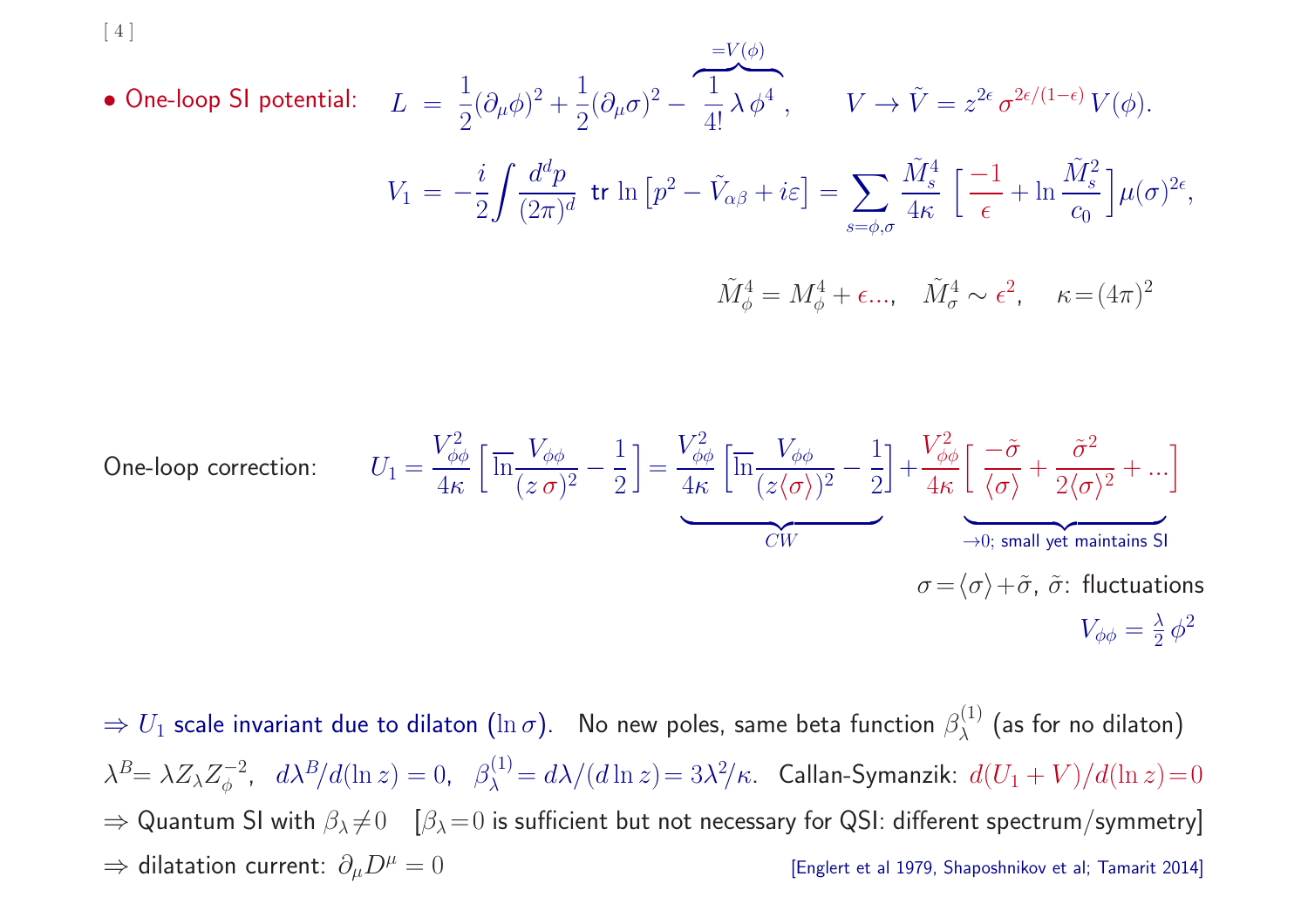[ <sup>5</sup> ]

• Two-loop SI potential: using:  $\tilde{V}(\phi,\sigma)=z^{2\epsilon}\,\sigma^{2\epsilon/(1-\epsilon)}\,V(\phi)\sim\sigma^{2\epsilon}\,V(\phi)$  [background field method]  $\Rightarrow \tilde{V}(\phi+\delta_{\phi}, \sigma+\delta_{\sigma}) = \tilde{V}(\phi, \sigma) + \tilde{V}_{\alpha}\delta_{\alpha} + \frac{1}{2}\tilde{V}_{\alpha\beta}\delta_{\alpha}\delta_{\beta} + \frac{1}{3!}\tilde{V}_{\alpha\beta\gamma}\delta_{\alpha}\delta_{\beta}\delta_{\gamma} + \frac{1}{4!}\tilde{V}_{\alpha\beta\gamma\rho}\delta_{\alpha}\delta_{\beta}\delta_{\gamma}\delta_{\rho} + \cdots \quad \alpha, \beta = \phi, \sigma.$  $\tilde{V}_{\alpha\beta...} = \partial_{\alpha}\partial_{\beta}...\tilde{V}$ 

$$
V_2 = \frac{i}{12} \bigoplus_{\substack{12 \text{ s} \text{ odd}}} + \frac{i}{8} \bigotimes_{\substack{12 \text{ s} \text{ odd}}} + \frac{i}{2} \bigotimes_{\substack{12 \text{ s} \text{ odd}}} = \frac{i}{12} \tilde{V}_{\alpha\beta\gamma} \tilde{V}_{\alpha'\beta'\gamma'} \int \frac{d^d p}{(2\pi)^d} \frac{d^d q}{(2\pi)^d} (\tilde{D}_p)_{\alpha\alpha'} (\tilde{D}_q)_{\beta\beta'} (\tilde{D}_{p+q})_{\gamma\gamma'} + \cdots
$$
  
\n
$$
= (z\sigma)^{2\epsilon} \frac{\lambda^3 \phi^4}{32\kappa^2} \Big\{ -\frac{3}{\epsilon^2} + \frac{2}{\epsilon} + \mathcal{O}(\epsilon^0) \Big\};
$$
  
\n
$$
(\tilde{D}_p)_{\alpha\beta} = (D_p)_{\alpha\beta} + \epsilon \ (\ldots)_{\alpha\beta} + \epsilon^2 \ (\ldots)_{\alpha\beta}
$$
  
\nsame poles,  $\epsilon$ -shifts to propagators, vertices:  
\n
$$
\tilde{V}_{\alpha\beta\gamma\ldots} = V_{\alpha\beta\gamma\ldots} + \epsilon \ (\ldots)_{\alpha\beta\gamma\ldots} + \epsilon^2 \ (\ldots)_{\alpha\beta\gamma\ldots}
$$
  
\n[Lalak, Olszewski, DG]

Two-loop correction:

$$
U_2 = \frac{\lambda}{4!} \phi^4 \left\{ \frac{3\lambda^2}{4\kappa^2} \left( 4 + A_0 - 4 \overline{\ln} \frac{V_{\phi\phi}}{(z\sigma)^2} + 3 \overline{\ln}^2 \frac{V_{\phi\phi}}{(z\sigma)^2} \right) + \frac{5\lambda^2 \phi^2}{\kappa^2 \sigma^2} + \frac{7\lambda^2 \phi^4}{24\kappa^2 \sigma^4} \right\}, \qquad V_{\phi\phi} \equiv \frac{\lambda}{2} \phi^2.
$$
  

$$
V^{(2): \text{ 'old result' } } [\mu \to z\sigma] \qquad \qquad V^{(2,n): \text{ new, finite; no } z, (!) \text{ if } \phi \sim \sigma \qquad \text{[Callan-Symanzik verified]}
$$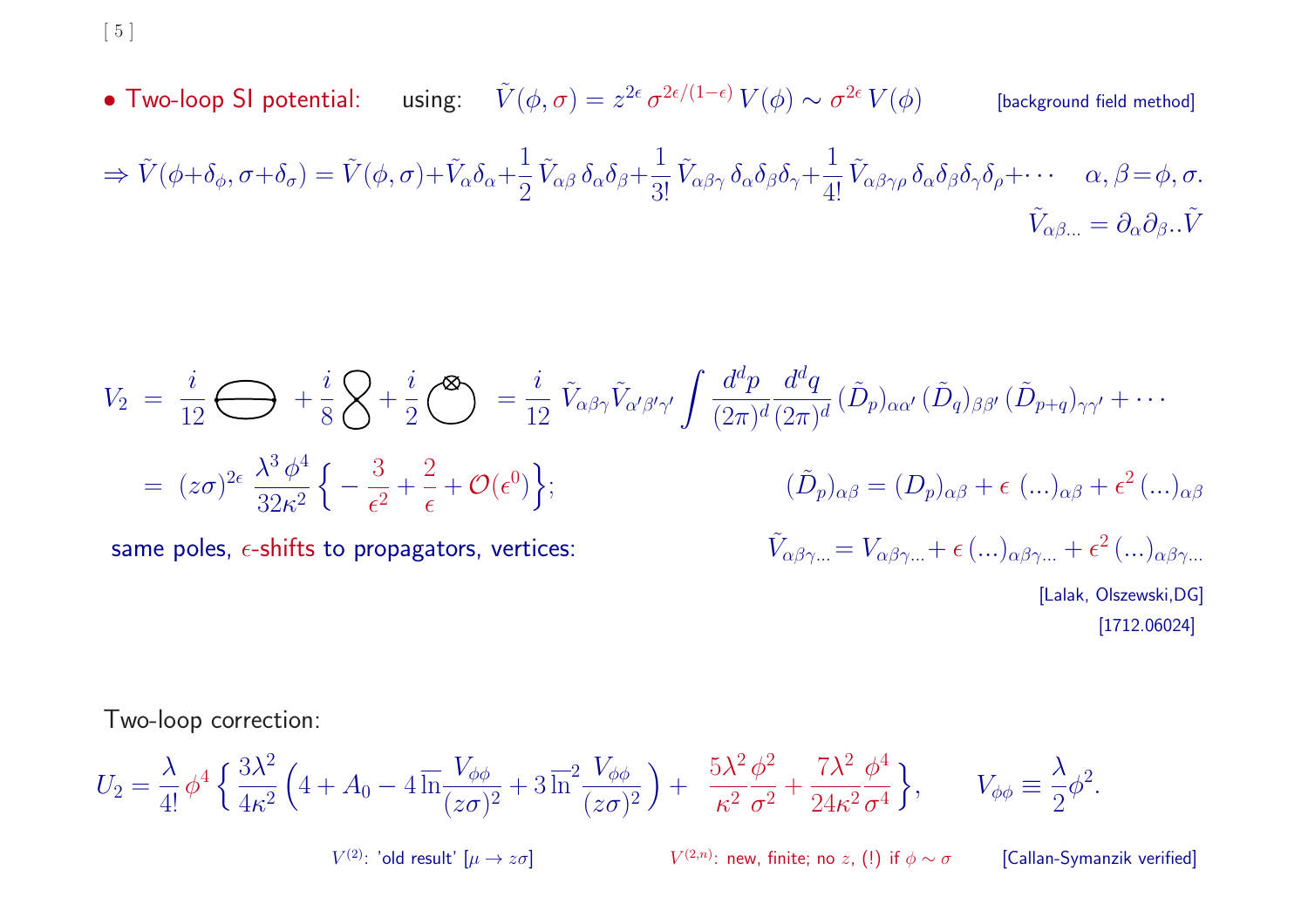[ <sup>6</sup> ]

• Three-loop SI potential: Counterterms! **• Three-loop SI potential: Counterterms!** 

· · · · · ·



Integrate CS: Three-loop term:  $U_3 = \Delta V + V^{(3)} + V^{(3,n)}$ .  $V^{(3)} =$ 'old'[ $\mu \rightarrow z\sigma$ ]; new:  $V^{(3,n)}$  and  $\Delta V$ 

$$
\Delta V = \frac{\lambda_6 \phi^6}{\sigma^2} + \frac{\lambda_8 \phi^8}{\sigma^4}, \qquad V^{(3)} = \frac{\lambda^4 \phi^4}{\kappa^3} \left\{ \mathcal{Q} + \left( \frac{97}{128} + \frac{9}{64} A_0 + \frac{\zeta[3]}{4} \right) \overline{\ln} \frac{V_{\phi\phi}}{(z\sigma)^2} - \frac{31}{96} \overline{\ln}^2 \frac{V_{\phi\phi}}{(z\sigma)^2} + \frac{9}{64} \overline{\ln}^3 \frac{V_{\phi\phi}}{(z\sigma)^2} \right\}
$$
  

$$
V^{(3,n)} = \frac{\lambda^3 \phi^4}{2 \kappa^3} \left\{ \left( 27\lambda - \frac{\lambda_6}{2} \right) \frac{\phi^2}{8 \sigma^2} + \left( \frac{401 \lambda}{72} - \lambda_8 \right) \frac{\phi^4}{16 \sigma^4} \right\} \overline{\ln} \frac{V_{\phi\phi}}{(z\sigma)^2}.
$$
  

$$
V_{\phi\phi} \equiv \frac{\lambda}{2} \phi^2.
$$
  
[DG 1712.06024]

 $\Rightarrow$  SI effective operators always suppressed by  $\sigma \Rightarrow$ . At large  $\sigma$  enhanced symmetry  $S_v \times S_h$  restored  $\Rightarrow$  $\Rightarrow$  No c-terms  $\lambda^2 \phi^2 \sigma^2 = \lambda^2 \langle \sigma \rangle^2 \phi^2 + \cdots$  No tunning of Higgs selfcoupling  $\lambda$  for large  $\sigma$ .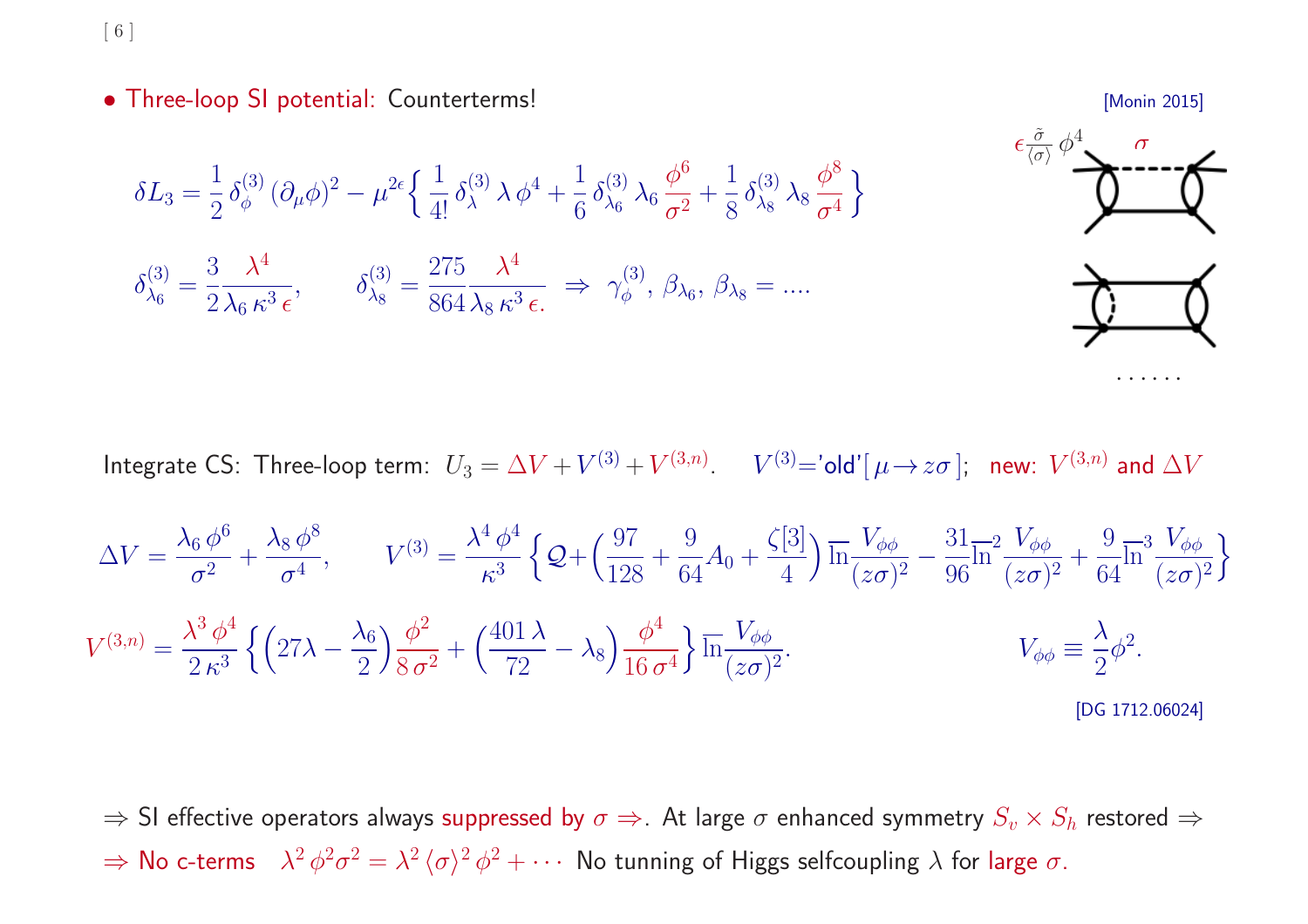[ <sup>7</sup> ]

• SM+dilaton: one-loop SI potential **and the set of the SM+dilaton:** one-loop SI potential and the set of the set of the set of the set of the set of the SM+dilaton: one-loop SI potential and the set of the set of the set

$$
V = \frac{\lambda_{\phi}}{3!} (H^{\dagger} H)^2 + \frac{\lambda_{m}}{2} (H^{\dagger} H) \sigma^2 + \frac{\lambda_{\sigma}}{4!} \sigma^4 + \cdots
$$
  
\n
$$
= \frac{\lambda_{\phi}}{4!} \phi^4 + \frac{\lambda_{m}}{4} \phi^2 \sigma^2 + \frac{\lambda_{\sigma}}{4!} \lambda_{\sigma} \sigma^4 + \cdots; \qquad (\lambda_{m} < 0),
$$
  
\n
$$
\Rightarrow \frac{\lambda_{\phi}}{4} \left( \phi^2 + \frac{3\lambda_{m}}{\lambda_{\phi}} \sigma^2 \right)^2 + \text{loops.}
$$
  
\n
$$
\Rightarrow \frac{\lambda_{\phi}}{4} \left( \phi^2 + \frac{3\lambda_{m}}{\lambda_{\phi}} \sigma^2 \right)^2 + \text{loops.}
$$

 $\frac{1}{2}$ : tuning (i) or  $V_{\text{min}}=0 \Rightarrow$  EWSB;  $m_{\tilde{\phi}} \approx \lambda_{\phi} \langle \phi \rangle^2 = (-3)\lambda_m \langle \sigma \rangle^2 \ll \langle \sigma \rangle^2$  if  $|\lambda_m| \ll \lambda_{\phi}$  one classical tuning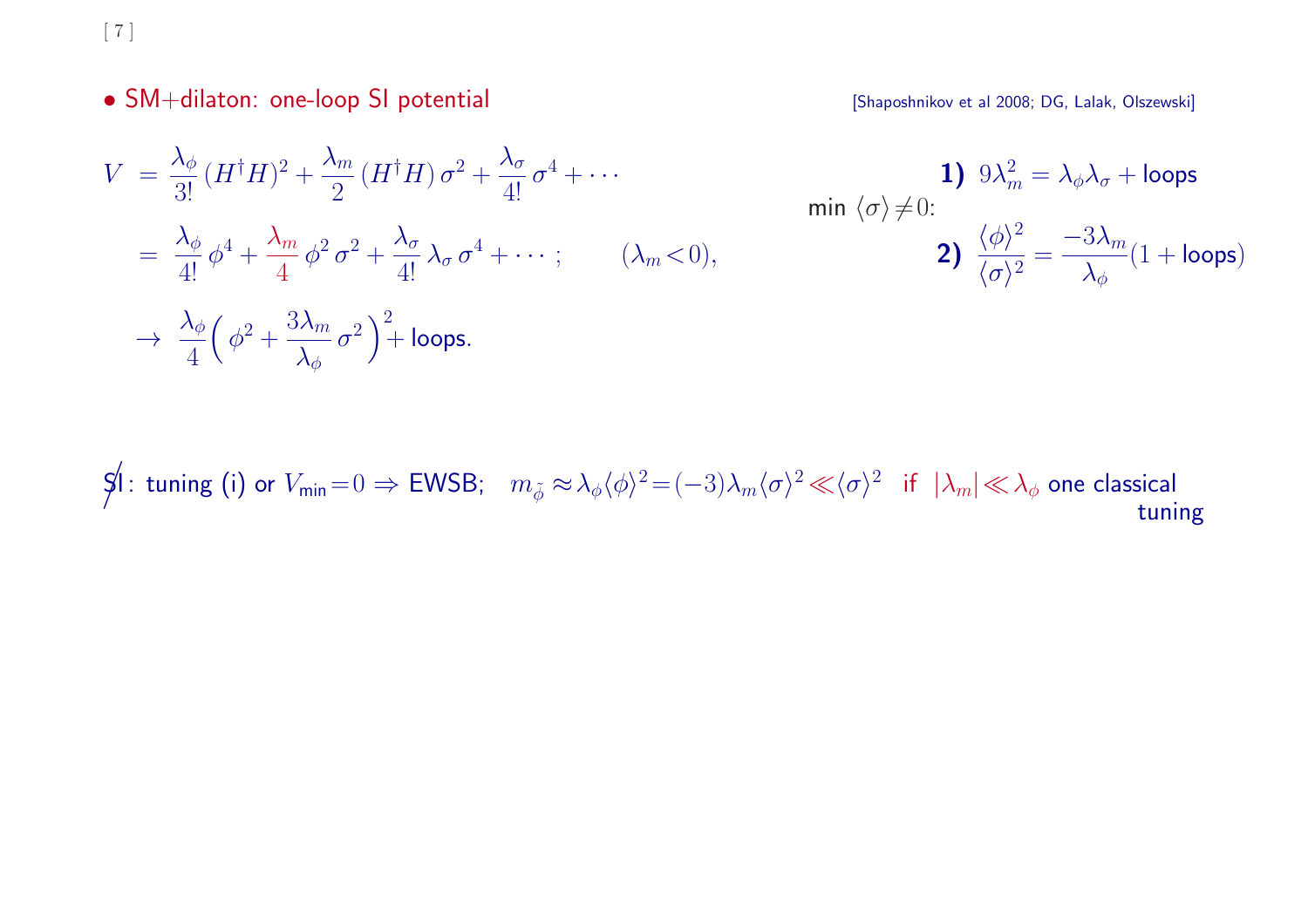[ <sup>8</sup> ]

• SM+dilaton: one-loop SI potential **intervalse and the SM+dilaton:** one-loop SI potential and the SM+dilaton: one-loop SI potential

$$
V = \frac{\lambda_{\phi}}{3!} (H^{\dagger}H)^{2} + \frac{\lambda_{m}}{2} (H^{\dagger}H) \sigma^{2} + \frac{\lambda_{\sigma}}{4!} \sigma^{4} + \frac{4\lambda_{6}}{3} \frac{(H^{\dagger}H)^{3}}{\sigma^{2}} + \cdots
$$
  
\n
$$
= \frac{\lambda_{\phi}}{4!} \phi^{4} + \frac{\lambda_{m}}{4} \phi^{2} \sigma^{2} + \frac{\lambda_{\sigma}}{4!} \lambda_{\sigma} \sigma^{4} + \frac{\lambda_{6}}{6} \frac{\phi^{6}}{\sigma^{2}} \cdots ; (\lambda_{m} < 0),
$$
  
\n
$$
\Rightarrow \frac{\lambda_{\phi}}{4} \left(\phi^{2} + \frac{3\lambda_{m}}{\lambda_{\phi}} \sigma^{2}\right)^{2} + \text{loops.}
$$
  
\n
$$
\Rightarrow \frac{\lambda_{\phi}}{4} \left(\phi^{2} + \frac{3\lambda_{m}}{\lambda_{\phi}} \sigma^{2}\right)^{2} + \text{loops.}
$$
  
\n
$$
\Rightarrow \frac{\lambda_{\phi}}{4} \left(\phi^{2} + \frac{3\lambda_{m}}{\lambda_{\phi}} \sigma^{2}\right)^{2} + \text{loops.}
$$

 $\int$ : tuning (i) or  $V_{\text{min}}=0 \Rightarrow$  EWSB;  $m_{\tilde{\phi}} \approx \lambda_{\phi} \langle \phi \rangle^2 = (-3)\lambda_m \langle \sigma \rangle^2 \ll \langle \sigma \rangle^2$  if  $|\lambda_m| \ll \lambda_{\phi}$  one classical tuning

$$
V^{(1)} \equiv \sum_{j=\phi,\sigma;G,t,W,Z} \frac{n_j m_j^4(\phi,\sigma)}{4\,\kappa} \ln \frac{m_j^2(\phi,\sigma)}{c_j(z\sigma)^2}, \qquad \text{'old CW'} \ [\mu \to z\,\sigma]
$$
  

$$
V^{(1,n)} \equiv \frac{1}{48\kappa} \Big[ (-16\lambda_m \lambda_\phi - 18\lambda_m^2 + \lambda_\phi \lambda_\sigma) \phi^4 - \lambda_m (48\lambda_m + 25\lambda_\sigma) \phi^2 \sigma^2 - 7\lambda_\sigma^2 \sigma^4
$$
  

$$
+ (\lambda_\phi \lambda_m + 6\lambda_6 \lambda_\sigma) \frac{\phi^6}{\sigma^2} + 8 (4\lambda_\phi - 2\lambda_m) \lambda_6 \frac{\phi^8}{\sigma^4} + (192\lambda_6 + 2\lambda_\phi) \lambda_6 \frac{\phi^{10}}{\sigma^6} + 40\lambda_6^2 \frac{\phi^{12}}{\sigma^8} \Big], \quad \text{large } \sigma : S_v \times S_h
$$
  

$$
\Delta V = \frac{\lambda_p}{p} \frac{\phi^p}{\sigma^{p-4}}, \ p = 6, 8, 10, 12.
$$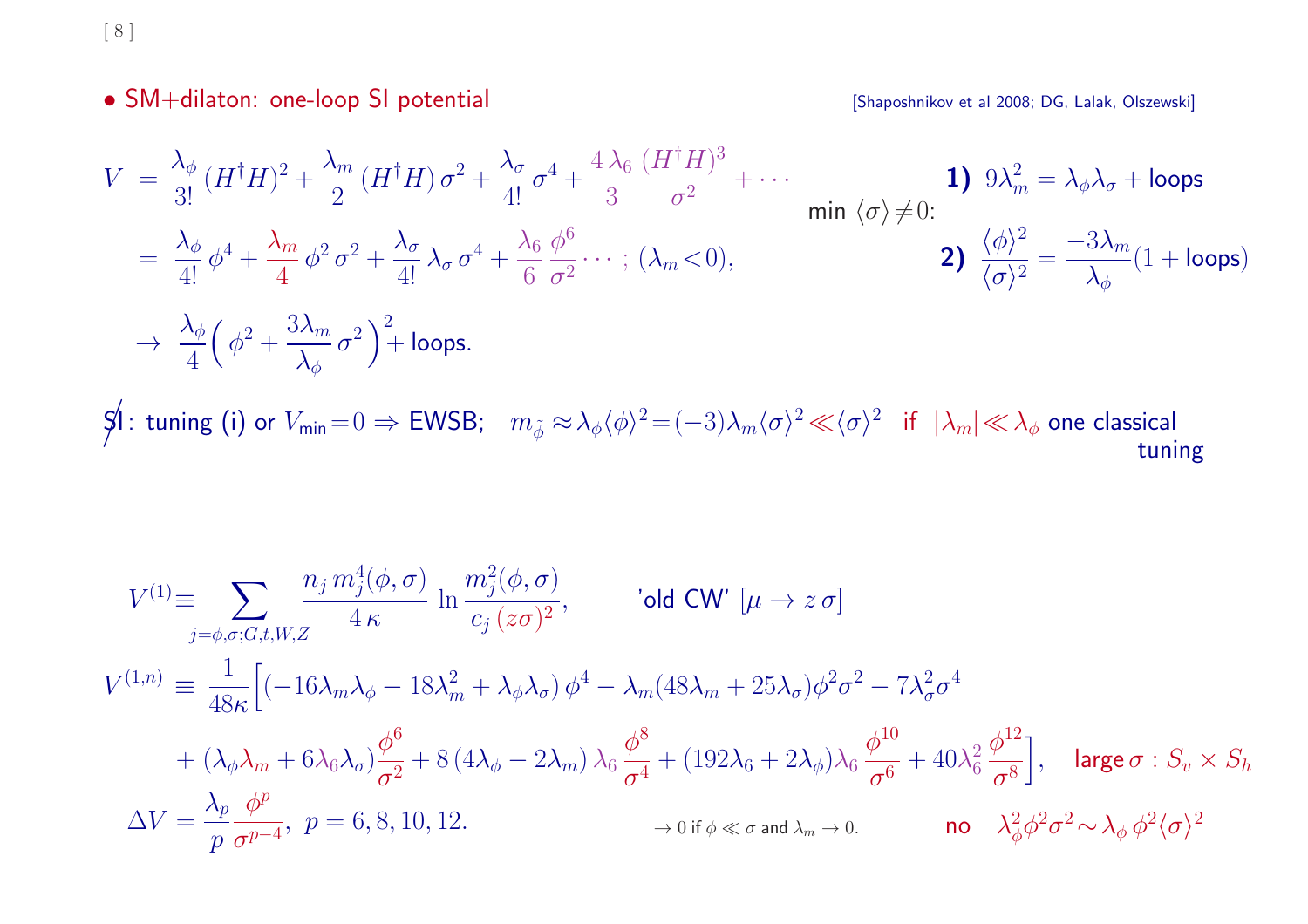[ <sup>9</sup> ]

One-loop corrected potential  $U = V + V^{(1)} + V^{(1,n)}$  gives:

$$
\Delta m_{\tilde{\phi}}^2 = \frac{-\lambda_m \langle \sigma \rangle^2}{\lambda_{\phi}} \left\{ 27 \left[ g^4 \left( \ln \frac{g^2}{4} + \frac{1}{3} \right) + 2 g_2^4 \left( \ln \frac{g_2^2}{4} + \frac{1}{3} \right) - 16 h_t^4 \left( \ln \frac{h_t^2}{2} - \frac{1}{3} \right) \right] \right. \\ + 4 \lambda_{\phi}^2 \left[ 5 \ln \frac{\lambda_{\phi}^2}{12} - 8 + \ln 27 \right] \right\} = \lambda_m \lambda_{\phi} \langle \sigma \rangle^2 + \dots \ll \langle \sigma \rangle^2, \text{ but no } \lambda_{\phi}^2 \langle \sigma \rangle^2.
$$

- no tuning of  $\lambda_m$  beyond classical one:  $\beta_{\lambda_m}\propto\lambda_m$ , so  $\lambda_m$  stays ultraweak, natural.

- classical hierarchy of vev's:  $\langle \phi \rangle \ll \langle \sigma \rangle$  protected by quantum scale inv  $S_v \times S_h$ , (all orders, spont  $S$ I)
- All scales from fields' vev's  $\Rightarrow$  result is not a DR artefact! More scalars?

• Curved spacetime - Einstein gravity breaks  $S_v\times S_h$  by  $(\xi_1\phi^2+\xi_2\sigma^2)R \Rightarrow \beta_{\lambda_m}=\xi_1(...)+\xi_2(...)+\lambda_m(...)$ 

- what happens to the flat direction (dilaton)?
- hierarchy of vev's (Higgs vs dilaton)?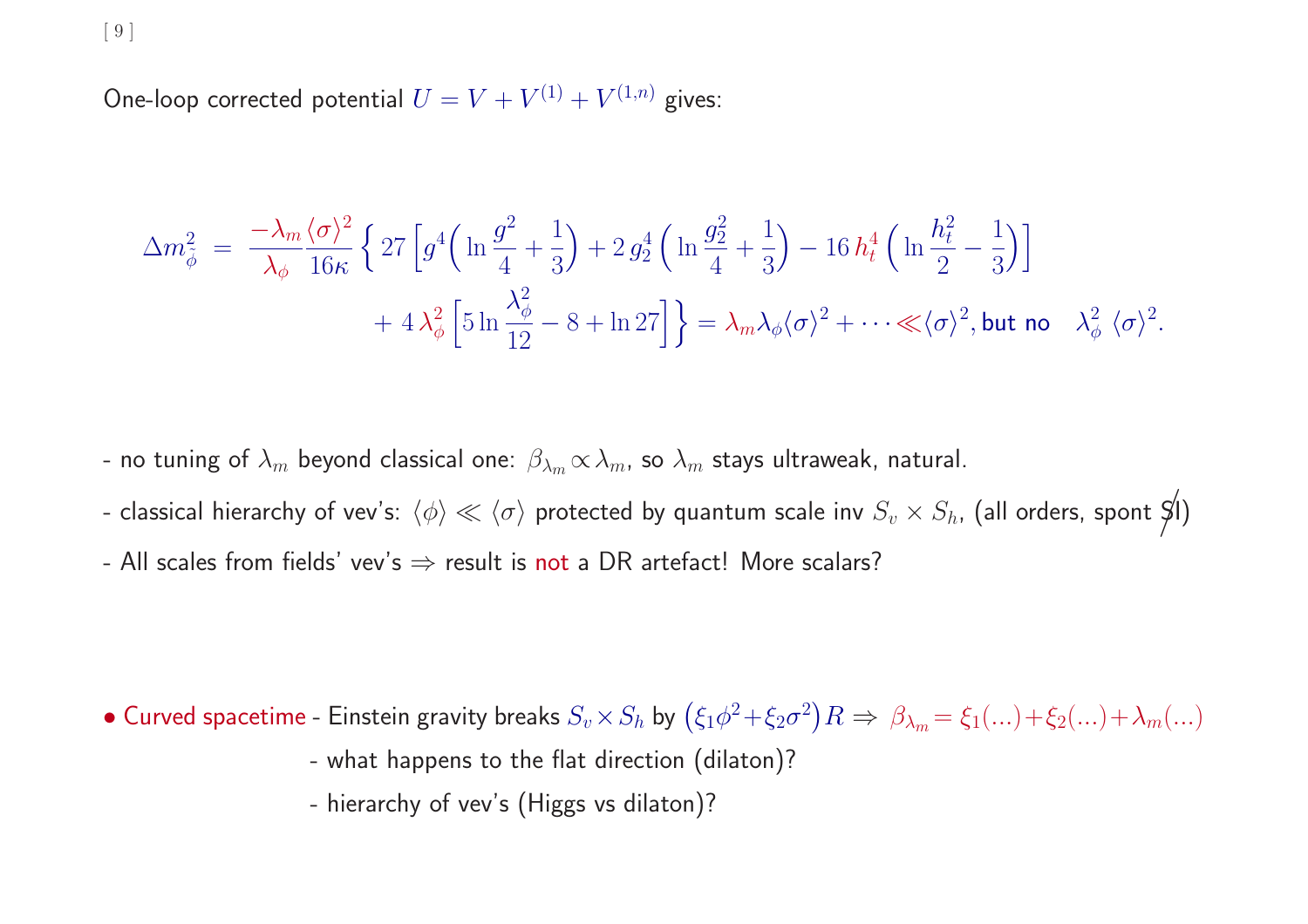[ <sup>10</sup> ]

• Einstein Gravity  $\rightarrow$  Weyl gauge symmetry:

$$
g'_{\mu\nu}(x) = e^{2\alpha(x)} g_{\mu\nu}(x), \quad \phi'_j(x) = e^{-\alpha(x)} \phi_j(x), \quad \text{(a)}
$$

Wanted:  $L_E$  by spont breaking. An invariant of (a)  $\phi_j : \phi, \sigma$ 

$$
L_E = -\frac{1}{2}\sqrt{g}M_p^2 R, \quad \rightarrow \quad L_1 = -\sqrt{g}\frac{\xi_j}{2}\left[\frac{1}{6}\phi_j^2 R + g^{\mu\nu}\partial_\mu\phi_j\partial_\nu\phi_j\right] - V(\phi_j)
$$

1) ghost (or  $G_N < 0$ ), 2) Fake conf symmetry?[Jackiw, Pi 2015] 3) Go to Einstein frame: # dof violated! Avoid. ['something' is missing here....]

$$
\Rightarrow \text{Add: } \omega_{\mu}' = \omega_{\mu} - \frac{2}{q} \partial_{\mu} \alpha(x) \quad \textbf{(b)}
$$

$$
L_2 = \frac{\sqrt{g}}{2}(1+\xi_j) g^{\mu\nu} \tilde{D}_{\mu}\phi_j \tilde{D}_{\nu}\phi_j, \text{ invariant, } \tilde{D}_{\mu}\phi \equiv (\partial_{\mu} - \frac{q}{2}\omega_{\mu})\phi
$$
  
\n
$$
L_{12} \equiv L_1 + L_2 = \sqrt{g} \left\{ -\frac{\xi_j}{12} \phi_j^2 R + \frac{g^{\mu\nu}}{2} (\partial_{\mu}\phi_j) (\partial_{\nu}\phi_j) - \frac{q}{4} g^{\mu\nu} \omega_{\mu} \partial_{\nu} K + \frac{q^2}{8} K \omega_{\mu} \omega^{\mu} - V(\phi_j) \right\},
$$
  
\n
$$
L_G = -\frac{\sqrt{g}}{4} F_{\mu\nu} F^{\mu\nu}, \qquad F_{\mu\nu} = \partial_{\mu}\omega_{\nu} - \partial_{\nu}\omega_{\mu},
$$
  
\n
$$
K \equiv (1+\xi_j) \phi_j^2.
$$

 $\Rightarrow L = L_{12} + L_G$ : Weyl gravity, gauge invariant under (a), (b) for any  $\xi_j$ , no ghost,  $G_N > 0$ . Dirac 1973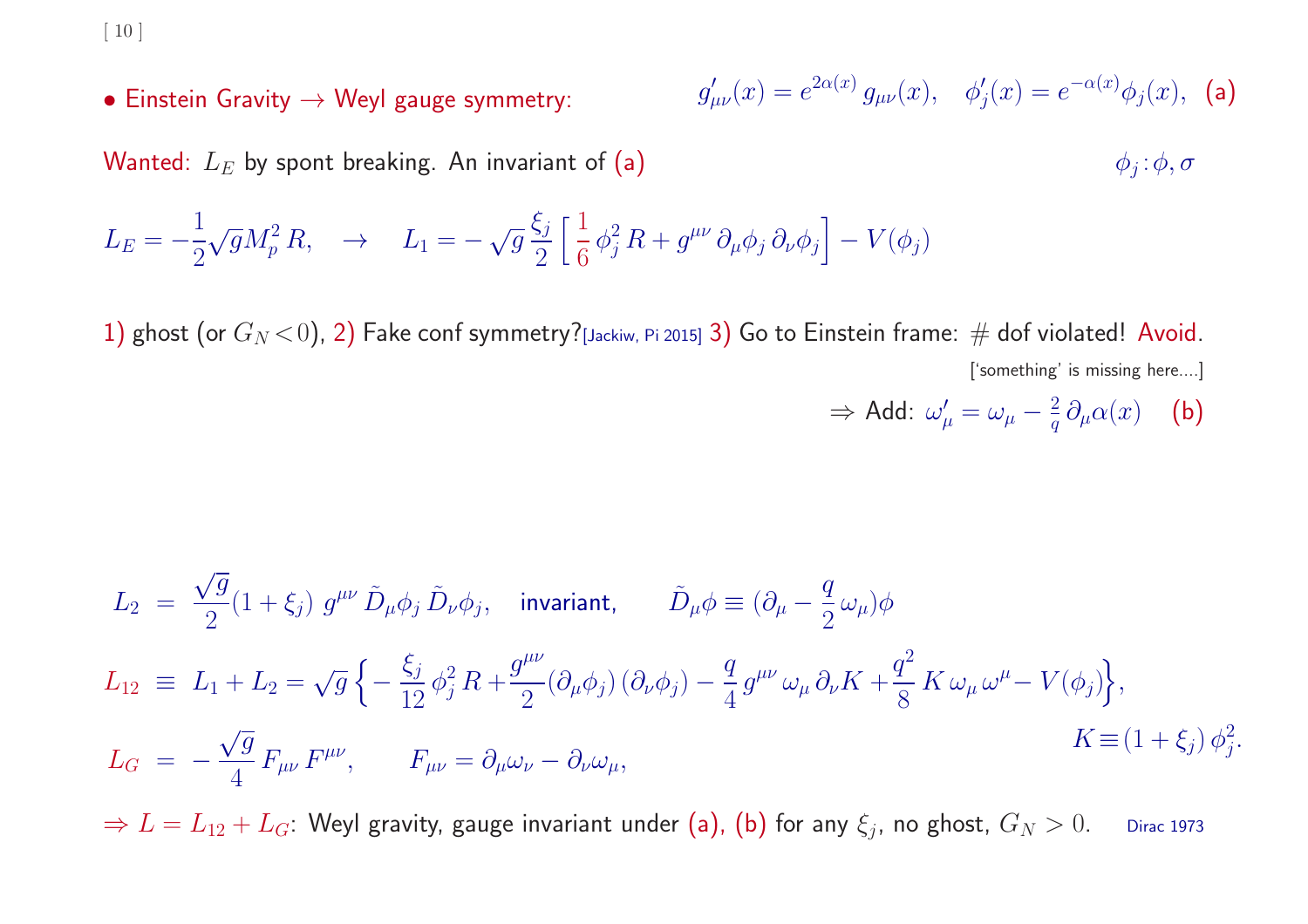$\lceil 11 \rceil$ 

• Riemann  $\rightarrow$  Weyl geometry:  $\blacksquare$  Riemann:  $D_{\mu}g_{\alpha\beta}=0$ , with  $\Gamma^{\rho}_{\mu\nu}$ 

Weyl:  $\tilde{\nabla}_{\mu} g_{\alpha\beta} = -q \omega_{\mu} g_{\alpha\beta}, \Rightarrow (\tilde{\nabla}_{\mu} + q \omega_{\mu}) g_{\alpha\beta} = D_{\mu} g_{\alpha\beta} = 0, \quad \tilde{\nabla}_{\mu}$ : Weyl-covariant deriv with  $\tilde{\Gamma}^{\rho}_{\mu\nu}$  $\int_{\mu\nu}^{\infty} = \Gamma^{\rho}_{\mu\nu} + \frac{q}{2} \left[ \delta^{\rho}_{\mu} \omega_{\nu} + \delta^{\rho}_{\nu} \omega_{\mu} - g_{\mu\nu} \omega^{\rho} \right],$  no torsion; invariant (a), (b)  $\Rightarrow \ \tilde{R}=R-3\,q\,D_\mu\omega^\mu-\frac{3}{2}q^2\,\omega^\mu\omega_\mu. \ \ \Rightarrow \ \ \tilde{R}\rightarrow \tilde{R}'=e^{-2\alpha(x)}\tilde{R}. \quad \text{(like $\phi^2$!)}$ 

Simplest Lagrangian: 
$$
L_{1w} = \frac{-\sqrt{g}}{12} \xi_j \phi_j^2 \tilde{R} : \text{ invariant!} \quad L_{2w} = \sqrt{g} \left[ \frac{g^{\mu\nu}}{2} \tilde{D}_{\mu} \phi_j \tilde{D}_{\nu} \phi_j - V(\phi_j) \right]; \text{ invariant!}
$$

$$
\Rightarrow L_{1w} + L_{2w} + L_G = L_{12} + L_G + \text{tot deriv} = L, \qquad (L_G \text{ and } F_{\mu\nu} \text{ unchanged})
$$
  
[Smolin 1979; Cheng 1988; H. M. Lee and D.G. 2018]

• L is not most general Weyl gravity: missing:  $\sqrt{g}\,\tilde{R}^2$  and  $\sqrt{g}\,\tilde{C}_{\mu\nu\rho\sigma}\,\tilde{C}^{\mu\nu\rho\sigma}$ , each invariant under (a),(b) • If  $\omega_\mu\to 0$ : Weyl geometry  $\to$  Riemann geometry:  $\tilde{\Gamma}^\rho_{\mu\nu}\to \Gamma^\rho_{\mu\nu}$ ,  $\tilde{R}\to R$  and Weyl tensor  $\tilde{C}_{\mu\nu\rho\sigma}\to C_{\mu\nu\rho\sigma}$  $\Rightarrow$  Let us first turn off matter  $\phi_i$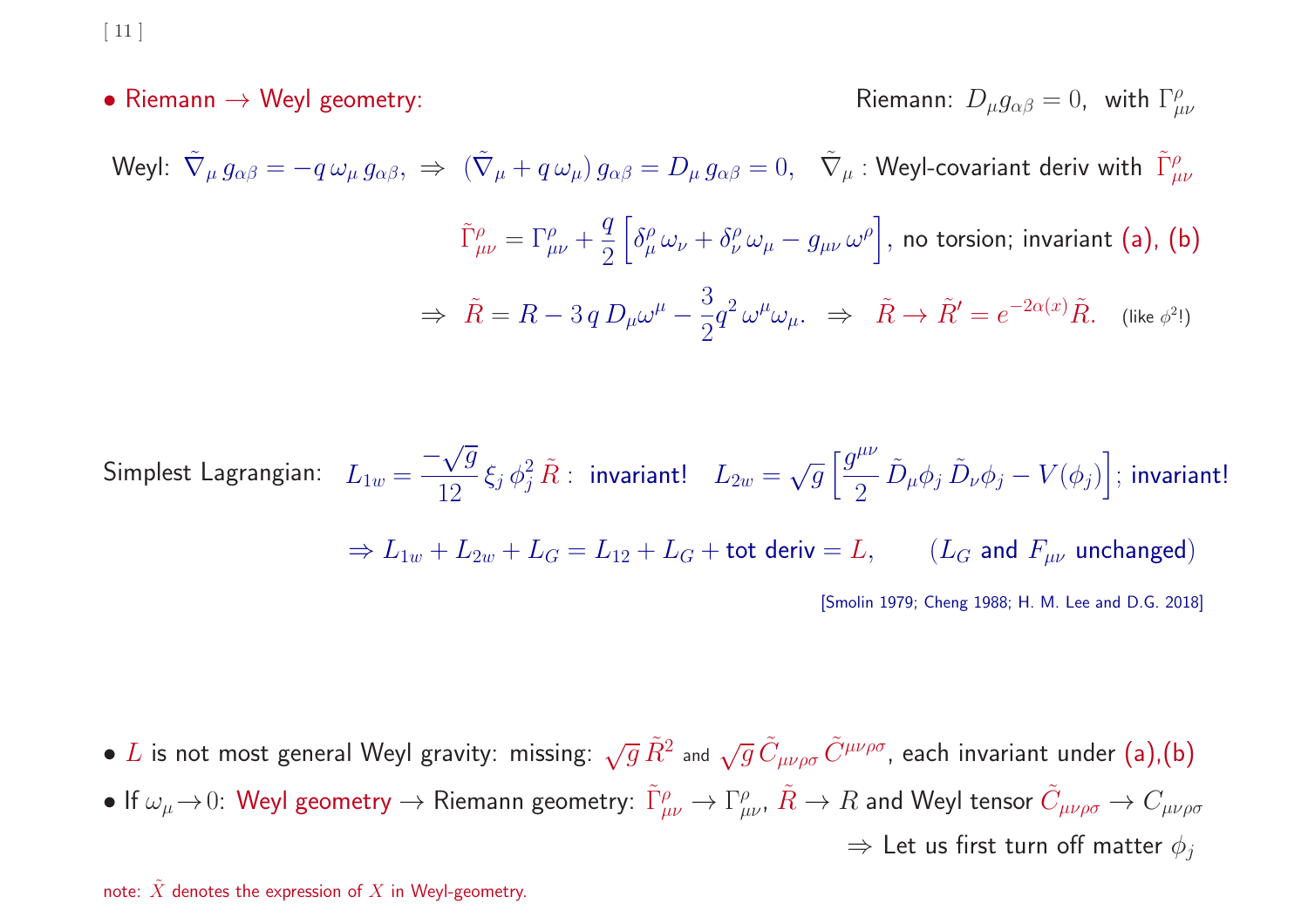[ <sup>12</sup> ]

• No matter: Weyl quadratic gravity  $\rightarrow$  Einstein gravity + massive  $\omega_{\mu}$  [DG 1812.08613]

$$
\mathcal{L}_1 = \sqrt{g} \frac{\xi_0}{4!} \tilde{R}^2, \quad \xi_0 > 0, \qquad \mathcal{L}_1 + \mathcal{L}_2: \text{ Weyl quadratic action}
$$
\n
$$
\mathcal{L}_2 = \frac{\sqrt{g}}{\zeta} \tilde{C}_{\mu\nu\rho\sigma} \tilde{C}^{\mu\nu\rho\sigma} = \frac{\sqrt{g}}{\zeta} \Big[ C_{\mu\nu\rho\sigma} C^{\mu\nu\rho\sigma} + \frac{3}{2} q^2 F_{\mu\nu} F^{\mu\nu} \Big]
$$

+ Gauss-Bonnet.

So:

$$
\mathcal{L}_1 = \sqrt{g} \frac{\xi_0}{4!} \left[ -2 \phi_0^2 \tilde{R} - \phi_0^4 \right] \qquad \text{eom:} \quad \phi_0^2 = -\tilde{R}; \quad \text{dilaton: } \ln \phi_0 \to \ln \phi_0 - \ln \Omega
$$
\n
$$
= \sqrt{g} \left[ -\frac{\xi_0}{12} \phi_0^2 R - \frac{q}{4} g^{\mu\nu} \omega_\mu \partial_\nu K + \frac{q^2}{8} g^{\mu\nu} K \omega_\mu \omega_\nu - \frac{\xi_0}{4!} \phi_0^4 \right] + \text{total deriv}, \quad K = \xi_0 \phi_0^2
$$

-  $\mathcal{L}_1$  has no k.t. for  $\omega_\mu$ : integrating  $\omega_\mu$   $\Rightarrow$   $\mathcal{L}_{eff} = \sqrt{g} \left( - \xi_0/6 \right) \left[ 1/6 \, \phi_0^2 \, R + g^{\mu\nu} \, \partial_\mu \phi_0 \partial_\nu \phi_0 \right] - \xi_0/4! \, \phi_0^4$ .

- Include  $\mathcal{L}_2$  or only  $\delta \mathcal{L}_2 = \frac{-1}{4} \sqrt{g} F_{\mu\nu} F^{\mu\nu}$ :

- Consider  $\mathcal{L} = \mathcal{L}_1 + \delta \mathcal{L}_2$ : then:  $\partial^{\alpha} (F_{\alpha\mu} \sqrt{g}) + \frac{1}{2} \sqrt{g} \xi_0 \phi_0 \left[ \partial_{\mu} - \frac{q}{2} \omega_{\mu} \right] \phi_0 = 0$ 

conserved current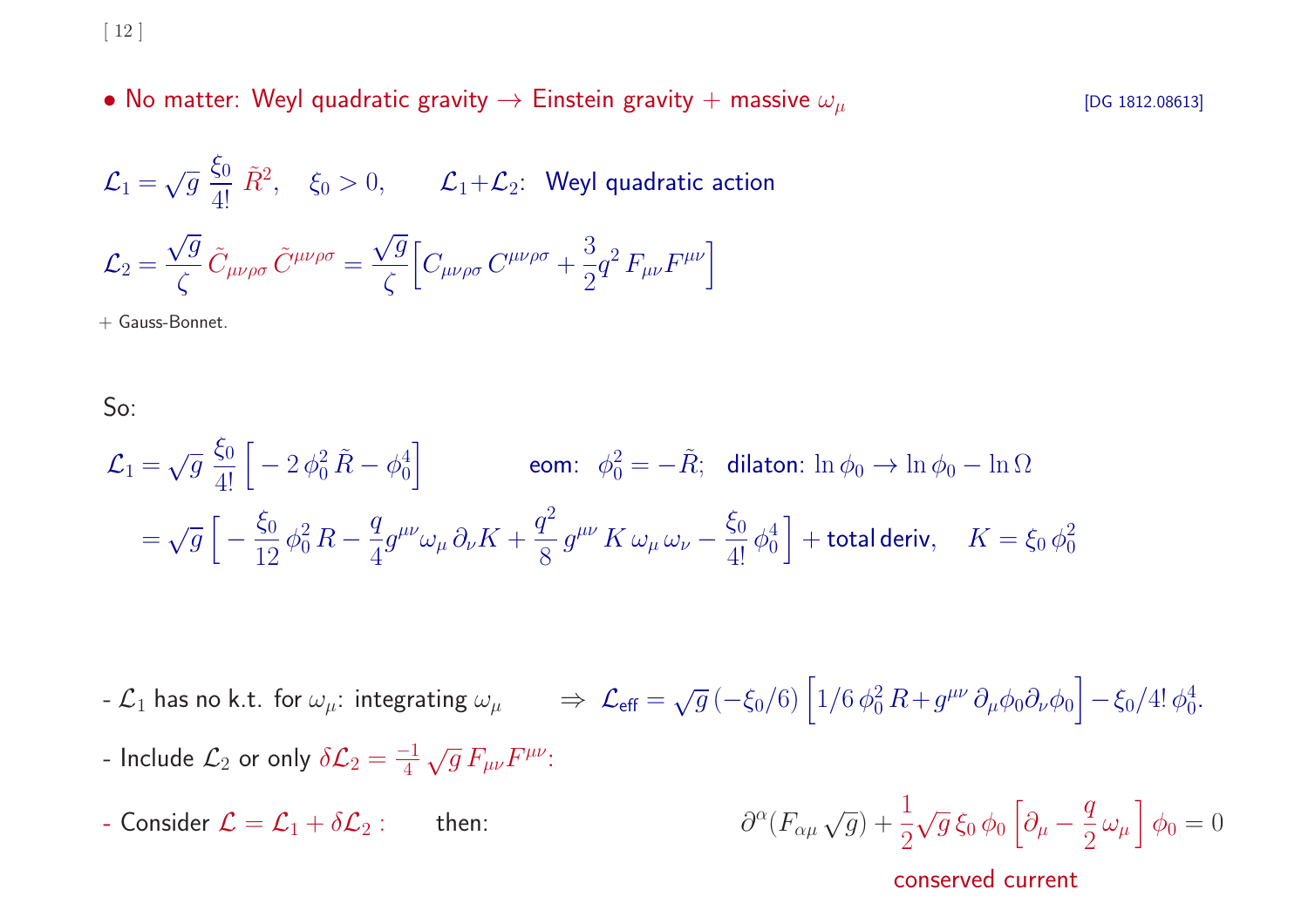Canonical Einstein term 
$$
\rightarrow
$$
 Einstein gauge ("frame")

\n
$$
\hat{g}_{\mu\nu} = \Omega g_{\mu\nu}, \ \phi_0' = \frac{1}{\sqrt{\Omega}} \phi_0, \ \Omega \equiv \frac{\xi_0 \phi_0^2}{6 M^2},
$$
\n
$$
M \sim \langle \phi_0 \rangle
$$

Then: 
$$
\mathcal{L}_1 = \sqrt{\hat{g}} \left[ \frac{-1}{2} M^2 \hat{R} + \frac{3 M^2}{4 \Omega^2} \hat{g}^{\mu \nu} (\partial_\mu \Omega)(\partial_\nu \Omega) + \frac{\hat{g}^{\mu \nu}}{\Omega} \left( \frac{-q}{4} \omega_\mu \partial_\nu K + \frac{q^2}{8} K \omega_\mu \omega_\nu - \frac{\xi_0 \phi_0^4}{4! \Omega} \right) \right].
$$
  
Also 
$$
\omega'_\mu = \omega_\mu - \frac{1}{q} \partial_\mu \ln \Omega,
$$

$$
\Rightarrow \mathcal{L}_1 + \delta \mathcal{L}_2 = \sqrt{\hat{g}} \left[ -\frac{1}{2} M^2 \hat{R} - \frac{3 M^4}{2 \xi_0} \right] + \sqrt{\hat{g}} \left[ -\frac{1}{4} \hat{g}^{\mu \rho} \hat{g}^{\nu \sigma} F'_{\mu \nu} F'_{\rho \sigma} + \frac{3 q^2}{4} M^2 \hat{g}^{\mu \nu} \omega'_\mu w'_\nu \right]
$$
  
Weyl quadratic action  
Einstein  
Proca  
[D.G. 1812.08613]

 $m_{\omega'}^2=(3/2)q^2\,M^2.$ 

- Stueckelberg:  $\phi_0$  eaten by  $\omega_\mu$ : massive; # dof conserved (=3):  $\phi_0+$ massless  $\omega_\mu$  $\to$ no  $\phi_0+$ massive  $\omega_\mu$
- Below  $m_\omega\sim M_p$ , Weyl geometry  $\to$  Riemann geometry  $(\omega_\mu\!=\!0)$ : Avoids criticisms of Weyl gravity!
- $\Rightarrow$  SB: Weyl quadratic gravity (no matter)= Einstein action  $(+\Lambda)$  + massive Weyl  $\omega_{\mu}$  action.
- $\Rightarrow$  The same Stueckelberg mechanism also works in the linear Weyl gravity case, with L of page 10 and 11.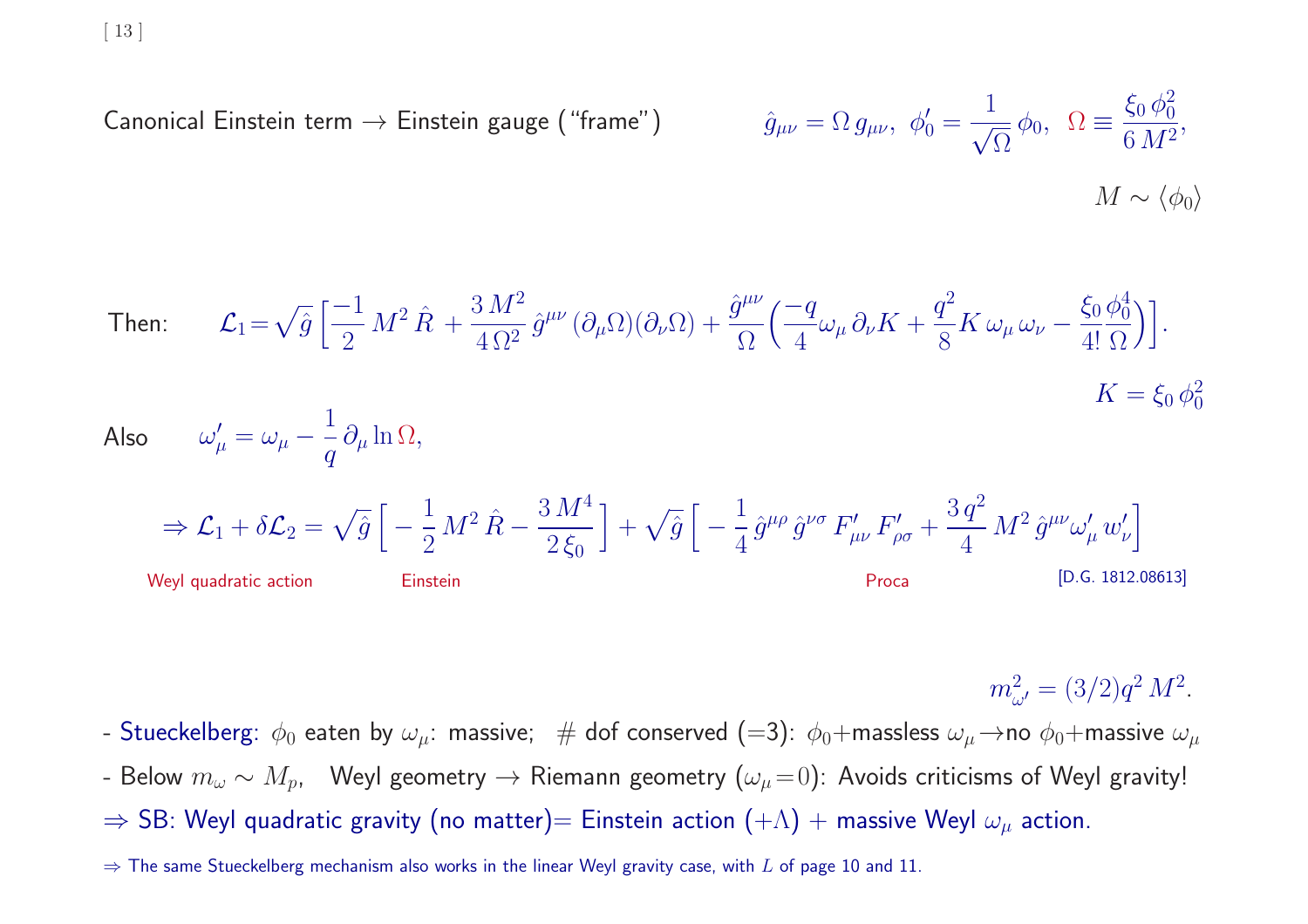[ <sup>14</sup> ]

## • Adding matter: Weyl gravity  $\rightarrow$  EW breaking:  $\rightarrow$  Add  $\phi_1$  higgs field

In Weyl-geometry language:

$$
\mathcal{L} = \sqrt{g} \left[ \frac{\xi_0}{4!} \tilde{R}^2 - \frac{\sqrt{g}}{4} F_{\mu\nu} F^{\mu\nu} - \frac{1}{12} \xi_1 \phi_1^2 \tilde{R} + \frac{1}{2} g^{\mu\nu} \tilde{D}_{\mu} \phi_1 \tilde{D}_{\nu} \phi_1 - \frac{\lambda_1}{4!} \phi_1^4 \right] \qquad \tilde{D}_{\mu} \phi_1 \equiv \partial_{\mu} - \frac{q}{2} \omega_{\mu}
$$
  
=  $\sqrt{g} \left[ \frac{\xi_0}{4!} \left( -2 \phi_0^2 \tilde{R} - \phi_0^4 \right) - \frac{1}{4} F_{\mu\nu} F^{\mu\nu} - \frac{1}{12} \xi_1 \phi_1^2 \tilde{R} + \frac{1}{2} g^{\mu\nu} \tilde{D}_{\mu} \phi_1 \tilde{D}_{\nu} \phi_1 - \frac{\lambda_1}{4!} \phi_1^4 \right],$ 

In Riemannian language:

$$
\mathcal{L} = \sqrt{g} \Big[ -\frac{1}{4} F_{\mu\nu} F^{\mu\nu} - \frac{1}{12} (\xi_0 \phi_0^2 + \xi_1 \phi_1^2) R - \frac{q}{4} \omega^{\mu} \partial_{\mu} \mathcal{K} + \frac{q^2}{8} \mathcal{K} \omega^{\mu} \omega_{\mu} + \frac{1}{2} g^{\mu\nu} \partial_{\mu} \phi_1 \partial_{\nu} \phi_1 - \mathcal{V} \Big]
$$
  

$$
\mathcal{V} = \frac{\xi_0}{4!} \phi_0^4 + \frac{\lambda_1}{4!} \phi_1^4, \qquad \mathcal{K} = \xi_0 \phi_0^2 + (1 + \xi_1) \phi_1^2,
$$

Einstein gauge: only one kinetic term left!

$$
\hat{g}_{\mu\nu} = \Omega g_{\mu\nu}, \ \Omega = \frac{1}{6M^2} (\xi_0 \phi_0^2 + \xi_1 \phi_1^2), \quad \mathcal{Z} = \xi_0 \frac{\phi_0^2}{\phi_1^2} + \xi_1, \quad \mathcal{L} \Big|_{k.t.} = \frac{3}{4} \frac{\sqrt{M^4 \hat{g}}}{1 + \mathcal{Z}} \partial^\mu \ln \mathcal{Z} \ \partial_\mu \ln \mathcal{Z}
$$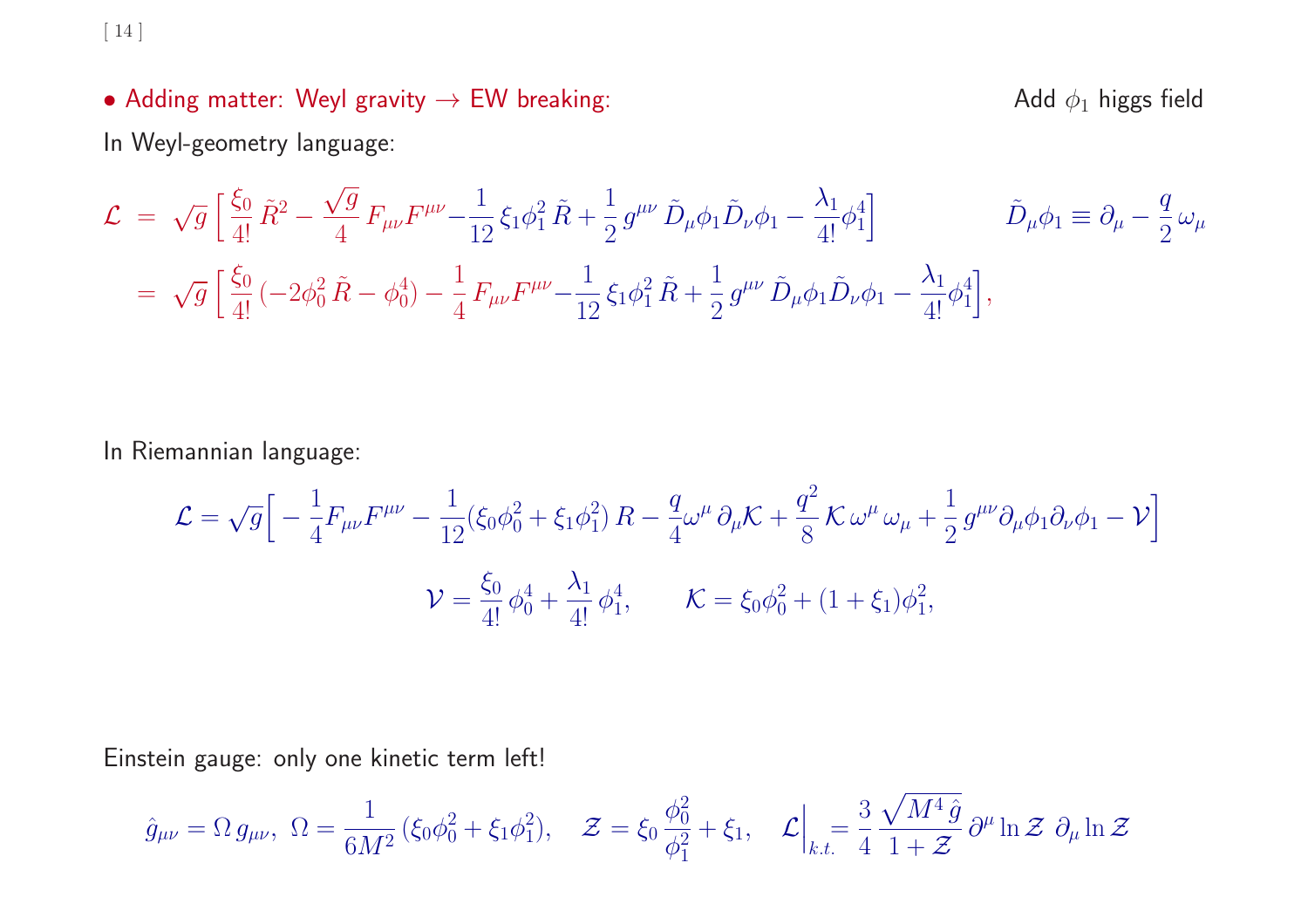[ <sup>15</sup> ]

Use: 
$$
\phi_0 = \frac{\rho \sin \theta}{\sqrt{\xi_0}}
$$
,  $\phi_1 = \frac{\rho \cos \theta}{\sqrt{1 + \xi_1}}$ ,  $\Rightarrow \mathcal{K} = \rho^2$ ,  $\mathcal{L}\Big|_{k.t.} = \frac{\sqrt{g}}{2} M^2 f(\theta) (\partial^\mu \cot \theta) (\partial_\mu \cot \theta)$   
\nThen  $\omega'_\mu = \omega_\mu - \frac{1}{q} \partial_\mu \ln \rho^2$ , dilaton  $\rho$  "eaten" by  $\omega'_\mu$ .  $\frac{\tilde{h}}{M} = \frac{\cot \theta}{\sqrt{1 + \xi_1}} (1 + c_1 \cot^2 \theta + ....) \ll 1$ .

$$
\mathcal{L} = \sqrt{\hat{g}} \Big[ -\frac{M^2}{2} \hat{R} + \frac{\hat{g}^{\mu\nu}}{2} (\partial_{\mu} \tilde{h}) (\partial_{\nu} \tilde{h}) - \frac{1}{4} F'_{\mu\nu} F'^{\mu\nu} + \frac{m^2(\tilde{h})}{2} \omega'_{\mu} \omega'^{\mu} - \hat{\mathcal{V}}(\tilde{h}) \Big], \quad \text{with}
$$
  

$$
m^2(\tilde{h}) = \frac{3 q^2 M^2}{2} \Big[ 1 + \frac{\tilde{h}^2}{6 M^2} + \mathcal{O}\Big(\frac{\tilde{h}^4}{M^4}\Big) \Big], \quad \hat{\mathcal{V}}(\tilde{h}) = \frac{3 M^4}{2 \xi_0} - \frac{\xi_1 M^2}{2 \xi_0} \tilde{h}^2 + \Big(\frac{\lambda_1}{4!} + \frac{\xi_1 (3\xi_1 - 2)}{72 \xi_0}\Big) \tilde{h}^4 + \mathcal{O}\Big(\frac{\tilde{h}^6}{M^6}\Big)
$$

 $\Rightarrow$  Einstein action  $+\Lambda+\mathsf{Higgs}+\mathsf{massive}\;\omega_\mu';\#\;\mathsf{dof}\; (=4)$  is conserved (Jordan: 2 scalars+massless  $\omega_\mu).$  $\Rightarrow$  EWSB breaking;  $m^2_{\text{higgs}} = \xi_1/\xi_0 M^2$ . Quantum stable? The limit  $\xi_1 \to 0 \Rightarrow S_v \times S_h \Rightarrow \beta_{\xi_1} \propto \xi_1!$ not  $(\xi + 1/6)!$  $\Rightarrow$  renormalizable Weyl quadratic gravity?  $\tilde{R}^2+\tilde{C}_{\mu\nu\rho\sigma}^2$ ? (quadratic gravity renorm [K. Stelle 1977]).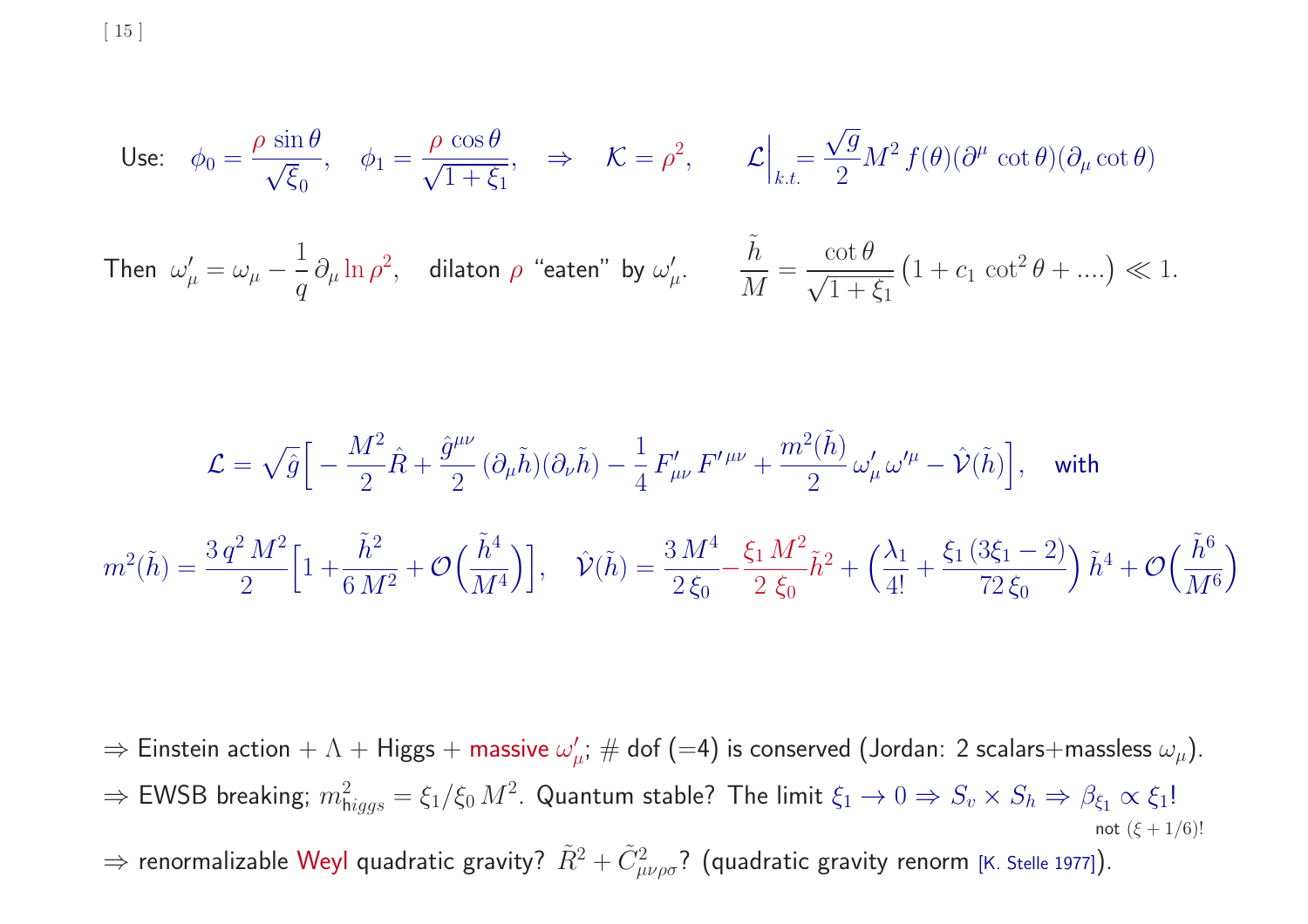### • Conclusions

- 
- I. Flat space: Quantum SI: V in  $\lambda \phi^4$  (3loop) & SM (1 loop) spontaneous breaking (SB)
	- classical hierarchy of: higgs vev  $\ll$  dilaton vev  $\Rightarrow$  quantum stable
	- SI effective operators, suppressed by dilaton
	- all scales from fields' vevs, result not <sup>a</sup> DR artefact

II. Curved space: -  $M_{\rm Planck} \sim$  dilaton vev  $\Rightarrow$  Weyl gravity/gauge symmetry

- Stueckelberg: dilaton "eaten" by Weyl gauge field  $\omega_{\mu}$
- $\rightarrow$  SB: Weyl quadratic gravity (no matter) = Einstein gravity + massive  $\omega_{\mu}$
- Weyl geometry  $\Rightarrow$  Riemann geometry (near  $m_\omega \sim M_{\rm Planck}$ )
- Adding matter (higgs)  $\xi_1\phi_1^2 \tilde{R}$ :  $\rightarrow$  EWSB;  $m_h$  quantum stable?
- renormalizability of Weyl quadratic gravity  $\tilde{R}^2 + \tilde{C}^2_{\mu\nu\rho\sigma}$ ?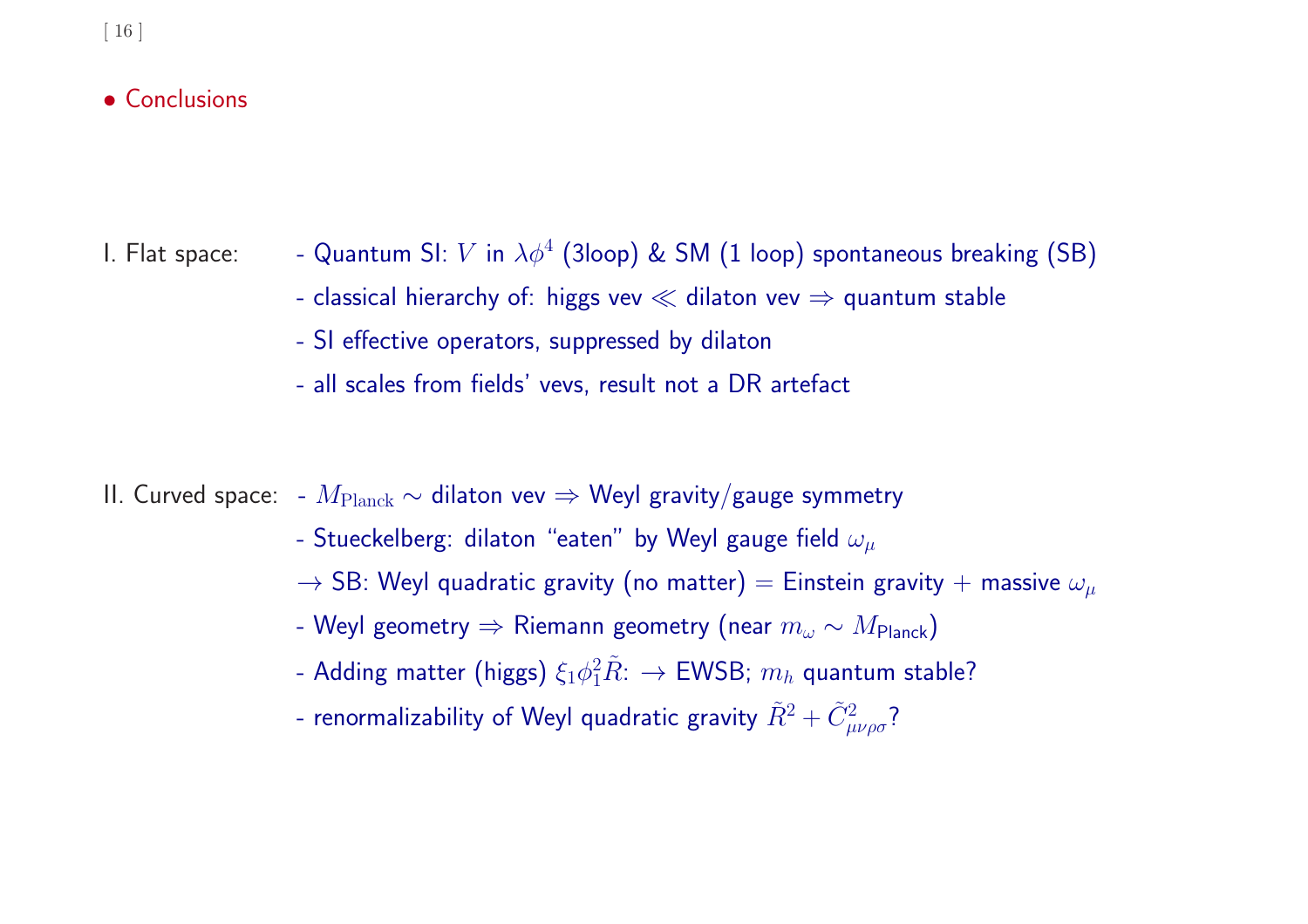[ <sup>17</sup> ]

## BACKUP SLIDES ———————————————

 $\bullet$  Two-loop: No new poles.  $\,$  Two-loop  $\beta_{\lambda}^{(2)}$ , anom dims  $\gamma_{\phi}^{(2)}$  unchanged. Usual counterterm:

$$
\delta L_2 = \frac{1}{2} (\partial_{\mu} \phi)^2 \, \delta_{\phi}^{(2)} - \mu (\sigma)^{2\epsilon} \frac{1}{4!} \, \lambda \, \phi^4 \, \delta_{\lambda}^{(2)}, \qquad \delta_{\lambda}^{(2)} = \frac{\lambda^2}{\kappa^2} \left( \frac{9}{4 \, \epsilon^2} - \frac{3}{2 \, \epsilon} \right), \qquad \delta_{\phi}^{(2)} = \frac{-\lambda^2}{24 \, \kappa^2 \, \epsilon}.
$$

$$
\beta_{\lambda}^{(2)} = -\frac{17}{3 \kappa^2} \lambda^3, \quad \text{unchanged (as if no dilaton & \mu = \text{const}).} \quad \gamma_{\sigma}^{(2)} = 0.
$$

# Callan-Symanzik (consistency check):

$$
\frac{\partial V^{(2)}}{\partial \ln z} + \left[ \beta_{\lambda}^{(2)} \frac{\partial}{\partial \lambda} + \gamma_{\phi}^{(2)} \phi \frac{\partial}{\partial \phi} + \gamma_{\sigma}^{(2)} \sigma \frac{\partial}{\partial \sigma} \right] V + \beta_{\lambda}^{(1)} \frac{\partial V^{(1)}}{\partial \lambda} = O(\lambda^4), \quad \text{``usual'' CS}
$$

$$
\frac{\partial V^{(2,n)}}{\partial \ln z} = O(\lambda^4), \qquad \beta^{(k)}, \gamma^{(k)}, V^{(k)}: \text{ k-loop correction.}
$$

$$
\bullet \text{ if } V \to V + \frac{\lambda_m}{2} \phi^2 \sigma^2, \quad V^{(2,n)} \supset \frac{\lambda \lambda_m}{96\kappa^2 \epsilon} \Big\{ 7 \left( 2\lambda_m - \lambda \right) \frac{\phi^6}{\sigma^2} - \frac{3\lambda_m \phi^8}{2 \sigma^4} \Big\} \Rightarrow \beta_\lambda \to \beta_\lambda + \frac{\lambda_m}{\kappa^2} \Big[ 12\lambda_m^2 - 7\lambda_m \lambda - 40\lambda^2 \Big] \times \beta_\lambda \to \beta_\lambda + \frac{\lambda_m \phi^8}{\kappa^2} \Big[ 12\lambda_m^2 - 7\lambda_m \lambda - 40\lambda^2 \Big] \times \beta_\lambda \to \beta_\lambda + \frac{\lambda_m \phi^8}{\kappa^2} \Big[ 12\lambda_m^2 - 7\lambda_m \lambda - 40\lambda^2 \Big] \times \beta_\lambda \to \beta_\lambda + \frac{\lambda_m \phi^8}{\kappa^2} \Big[ 12\lambda_m^2 - 7\lambda_m \lambda - 40\lambda^2 \Big] \times \beta_\lambda \to \beta_\lambda + \frac{\lambda_m \phi^8}{\kappa^2} \Big[ 12\lambda_m^2 - 7\lambda_m \lambda - 40\lambda^2 \Big] \times \beta_\lambda \to \beta_\lambda + \frac{\lambda_m \phi^8}{\kappa^2} \Big[ 12\lambda_m^2 - 7\lambda_m \lambda - 40\lambda^2 \Big] \times \beta_\lambda \to \beta_\lambda + \frac{\lambda_m \phi^8}{\kappa^2} \Big[ 12\lambda_m^2 - 7\lambda_m \lambda - 40\lambda^2 \Big] \times \beta_\lambda \to \beta_\lambda + \frac{\lambda_m \phi^8}{\kappa^2} \Big[ 12\lambda_m^2 - 7\lambda_m \lambda - 40\lambda^2 \Big] \times \beta_\lambda \to \beta_\lambda + \frac{\lambda_m \phi^8}{\kappa^2} \Big[ 12\lambda_m^2 - 7\lambda_m \lambda - 40\lambda^2 \Big] \times \beta_\lambda \to \beta_\lambda + \frac{\lambda_m \phi^8}{\kappa^2} \Big[ 12\lambda_m^2 - 7\lambda_m \lambda - 40\lambda^2 \Big] \times \beta_\lambda \to \beta_\lambda + \frac{\lambda_m \phi^8}{\kappa^2} \Big[ 12\lambda_m^2 - 7\lambda_m \lambda - 40\lambda^2 \Big] \times
$$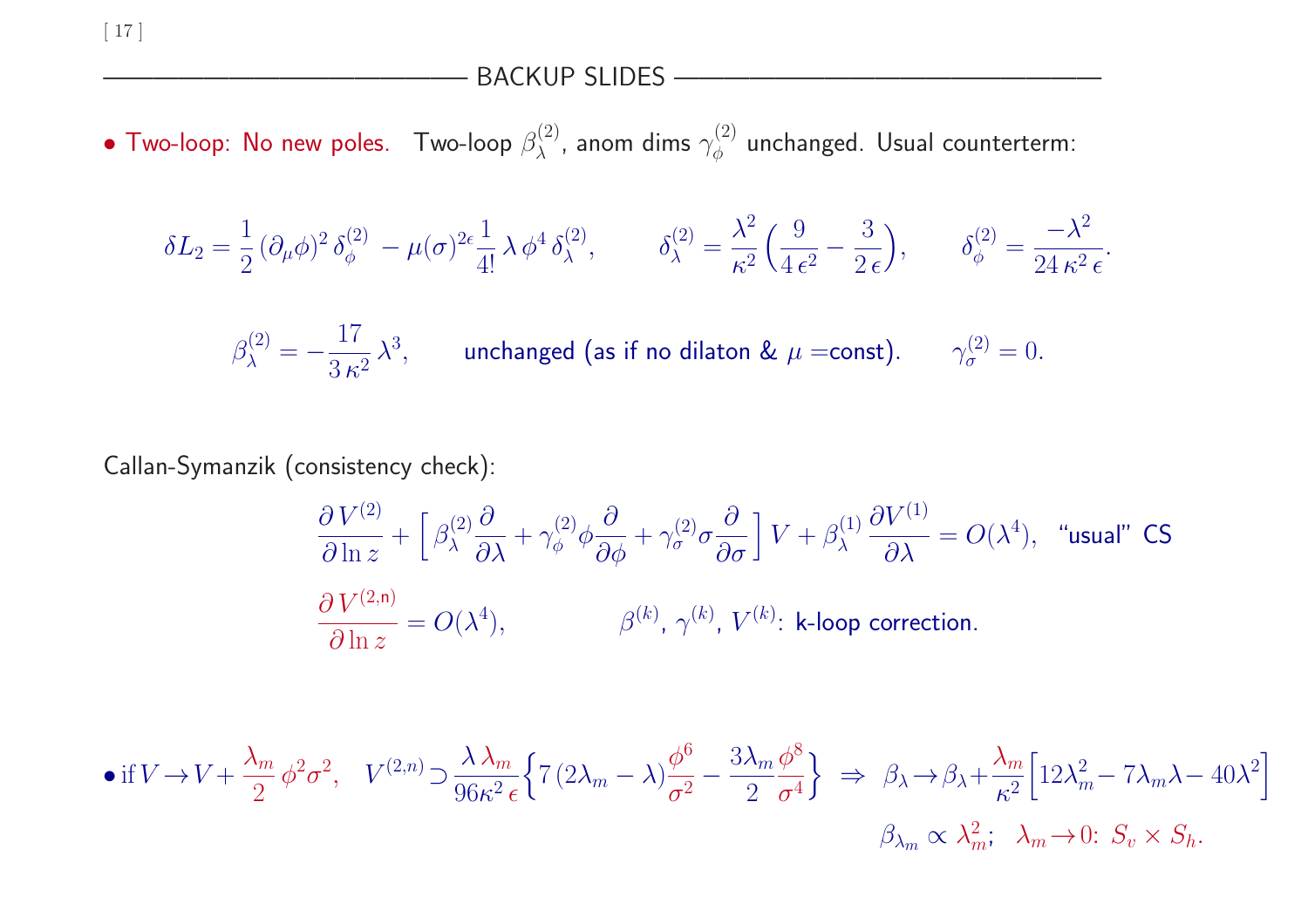[ <sup>18</sup> ]

• Two-loop SI potential: Taylor expand about  $\sigma = \langle \sigma \rangle + \tilde{\sigma}$ :

$$
U = \frac{\lambda}{4!} \phi^4 \left\{ 1 + \frac{3\lambda}{2\kappa} \left( \overline{\ln} \frac{V_{\phi\phi}}{(z\langle\sigma\rangle)^2} - \frac{1}{2} \right) + \frac{3\lambda^2}{4\kappa^2} \left( 4 + A_0 - 4 \overline{\ln} \frac{V_{\phi\phi}}{(z\langle\sigma\rangle)^2} + 3 \overline{\ln}^2 \frac{V_{\phi\phi}}{(z\langle\sigma\rangle)^2} \right) + \mathcal{O}\left(\frac{1}{\langle\sigma\rangle}\right) \right\}
$$

- This is the "usual" CW result with  $\mu = \langle \sigma \rangle$ , broken SI, no dilaton present. [Cheng, I. Jack, T. Jones, S. Martin] - new terms comparable/larger than standard two-loop terms

$$
\frac{\phi^n}{\sigma^n} \sim 1, \qquad n = 1, 2; \qquad \qquad \frac{\phi}{\sigma} = \frac{\phi}{\langle \sigma \rangle} \left( 1 - \frac{\tilde{\sigma}}{\langle \sigma \rangle} + \frac{\tilde{\sigma}^2}{\langle \sigma \rangle^2} + \cdots \right)
$$

- Non-polynomial terms: - vanish for  $\phi \ll \sigma$ , only  $\log \sigma$  is left.

- respect symmetries of the theory.
- finite counterterms, cannot be "seen" in <sup>a</sup> scheme that breaks this symmetry.
- if not forbidden (by <sup>a</sup> symmetry), operators generated at quantum level.
- non-renormalizability.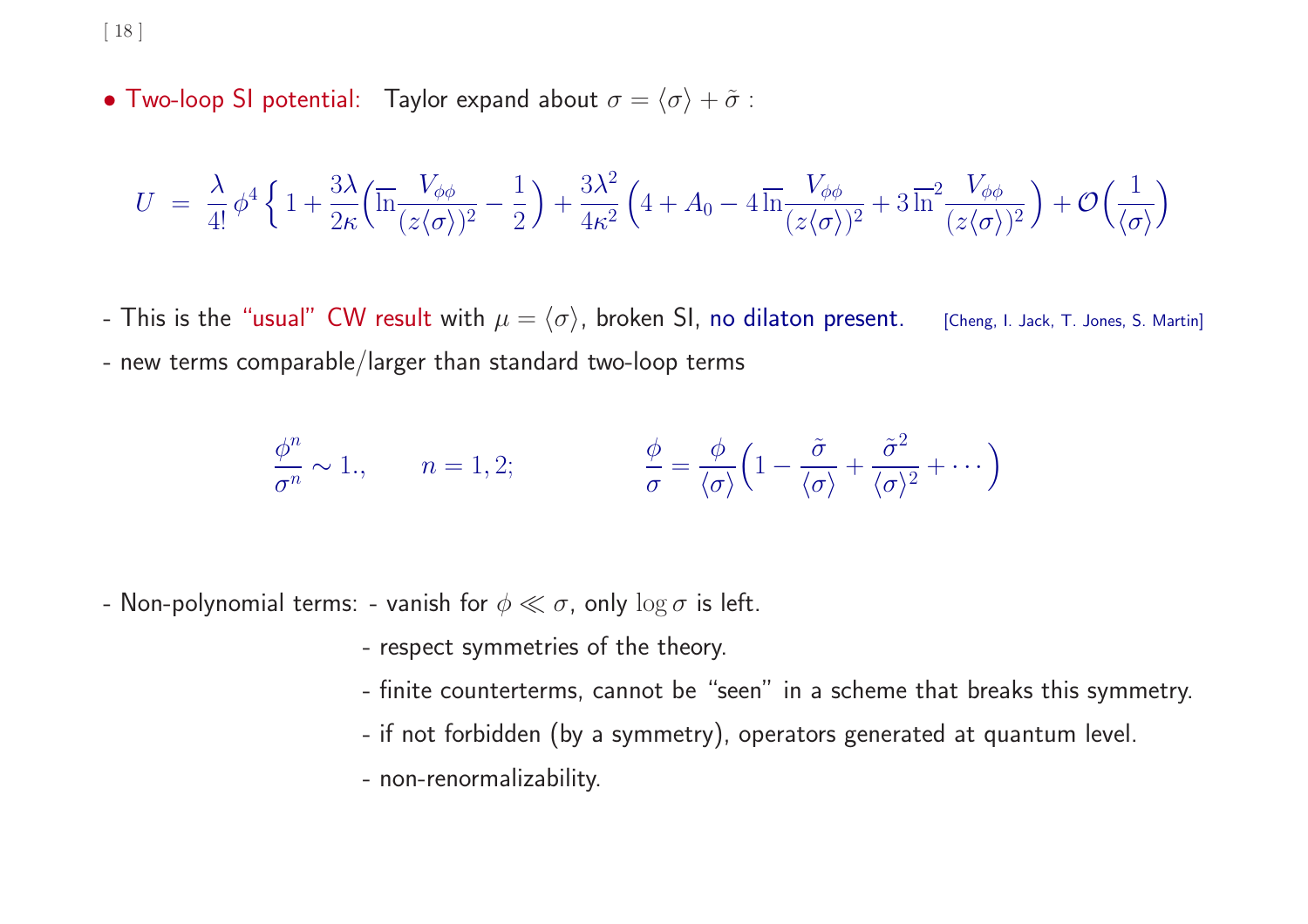[ <sup>19</sup> ]

• Three-loop SI potential: Counterterms! **• Three-loop SI potential: Counterterms!** 



So  $\gamma_{\phi}^{(3)} = \lambda^3/(16\kappa^3)$ . With  $Z_X = 1 + \delta_X$  and  $\lambda_6^B = \mu^{2\epsilon}(\sigma) \lambda_6 Z_{\lambda_6} Z_{\phi}^{-3} Z_{\sigma}$  and  $(d/d \ln z) \lambda_6^B = 0$ ,

$$
\Rightarrow \ \beta_{\lambda_6} \ = \ \frac{\lambda^2 \lambda_6}{2\kappa^2} + \frac{\lambda^3}{\kappa^3} \left(9\lambda - \frac{3}{8}\lambda_6\right), \qquad \text{(similar } \beta_{\lambda_8}\text{)}.
$$

Callan-Symanzik:  $V^{(3)}$  ["usual" with  $\mu \rightarrow \sigma$ ]+ $V^{(3,n)}$  [new]:

$$
\frac{\partial V^{(3)}}{\partial \ln z} + \beta_{\lambda}^{(1)} \frac{\partial V^{(2)}}{\partial \lambda} + \beta_{\lambda}^{(2)} \frac{\partial V^{(1)}}{\partial \lambda} + \beta_{\lambda}^{(3)} \frac{\partial V}{\partial \lambda} + \gamma_{\phi}^{(2)} \frac{\partial V^{(1)}}{\partial \ln \phi} + \gamma_{\phi}^{(3)} \frac{\partial V}{\partial \ln \phi} = \mathcal{O}(\lambda_j^5).
$$
  

$$
\frac{\partial V^{(3,n)}}{\partial \ln z} + \beta_{\lambda_j}^{(1)} \frac{\partial V^{(2,n)}}{\partial \lambda_j} + \beta_{\lambda_j}^{(3,n)} \frac{\partial V}{\partial \lambda_j} = \mathcal{O}(\lambda_j^5), \qquad \lambda_j = \lambda, \lambda_6, \lambda_8.
$$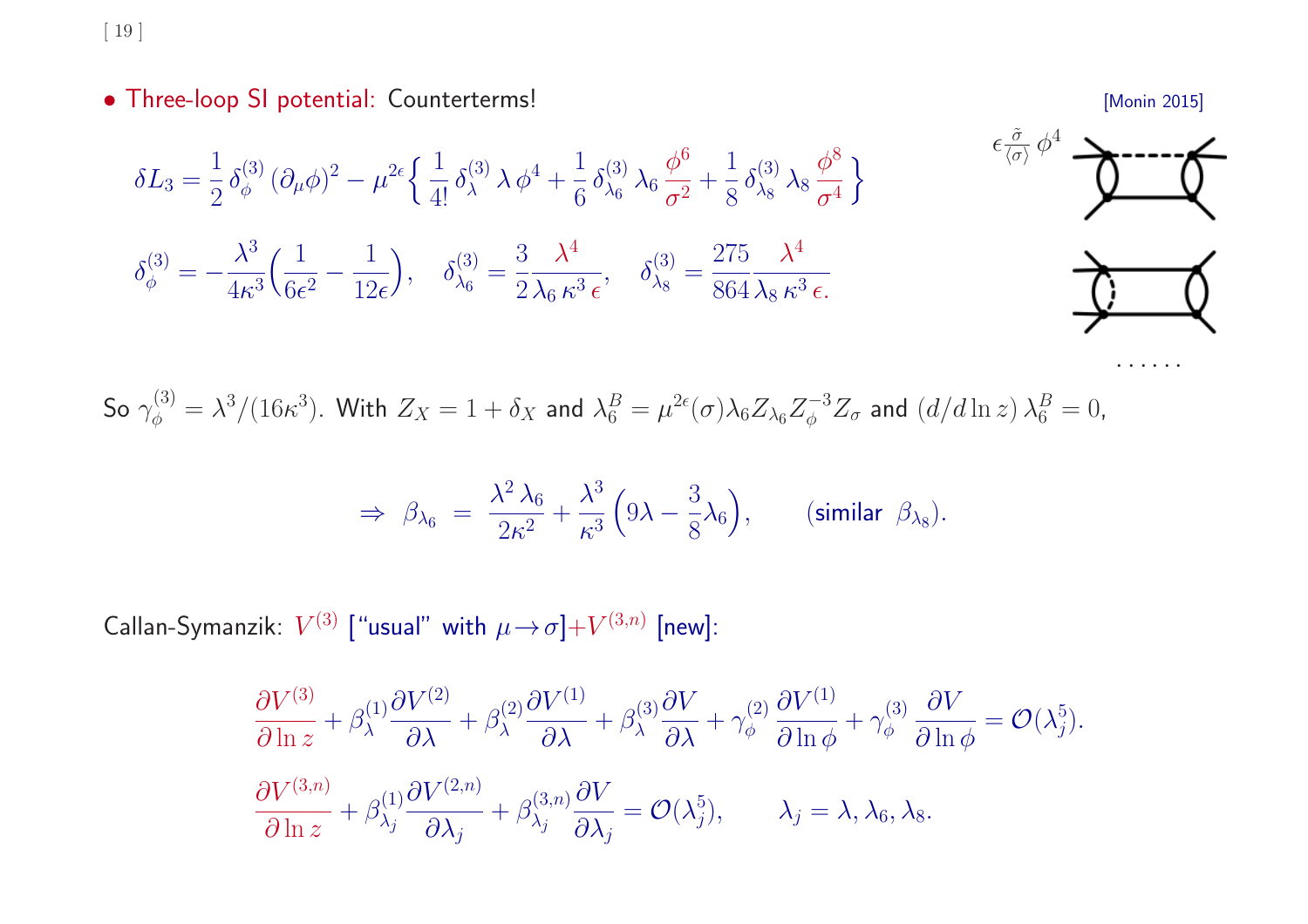[ <sup>20</sup> ]

• Dilatation current 
$$
D_{\mu}
$$
: 
$$
D^{\mu} = \frac{\partial \mathcal{L}}{\partial(\partial_{\mu}\phi_j)}(x^{\nu}\partial_{\nu}\phi_j + d_{\phi}) - x^{\mu}\mathcal{L}, \qquad d_{\phi} = (d-2)/2 \quad \text{(scalars)},
$$

$$
\begin{array}{l}\n\text{- in } d = 4 - 2\epsilon \text{, potential } \tilde{V}: \quad \partial_{\mu} D^{\mu} \ = \ (d_{\phi} + 1) \, (\partial_{\mu} \phi_j) \, \frac{\partial \mathcal{L}}{\partial (\partial_{\mu} \phi_j)} + d_{\phi} \, \phi_j \, \frac{\partial \mathcal{L}}{\partial \phi_j} - d\mathcal{L} \\
\\
\hspace{2.5cm} = \ d \, \tilde{V} - \frac{d - 2}{2} \phi_j \, \frac{\partial \tilde{V}}{\partial \phi_j}, \quad \phi_j = \phi, \sigma; \quad \text{(onshell, canonical k.t.)}\n\end{array}
$$

- in SI theory:  $\tilde{V}$  homogeneous in d dim's:  $\tilde{V}(\rho \phi_j) = \rho^{2d/(d-2)} \tilde{V}(\phi_j) \Rightarrow \partial_\mu D^\mu = 0$ .
- in "usual" reg:  $\mu$  =const, no  $\sigma$ :  $\tilde{V} = \mu^{2\epsilon} V(\phi)$ , and V is scale inv in  $d = 4$ :

$$
\partial_{\mu}D^{\mu} = 2 \epsilon \mu^{2\epsilon} V \sim 2 \epsilon \mu^{2\epsilon} \left[ \lambda + \frac{\beta_{\lambda}}{\epsilon} + \cdots \right] \frac{\partial V}{\partial \lambda} \propto \beta_{\lambda} \frac{\partial V}{\partial \lambda}, \quad \text{[=0 only if } \beta_{\lambda} = 0 \text{].} \quad \text{(scale anomaly)} \\ \text{- different field content!} \quad \text{[Shaposhnikov et al, Tamarit 2013]}
$$

"For scale invariance, though, the situation is hopeless; any cutoff procedure necessarily involves <sup>a</sup> large mass and <sup>a</sup> large mass necessarily breaks scale invariance in a large way. This argument does not show that the occurence of anomalies is inevitable [.....]" (S. Coleman: Aspects of Symmetry, p.82, 1985).